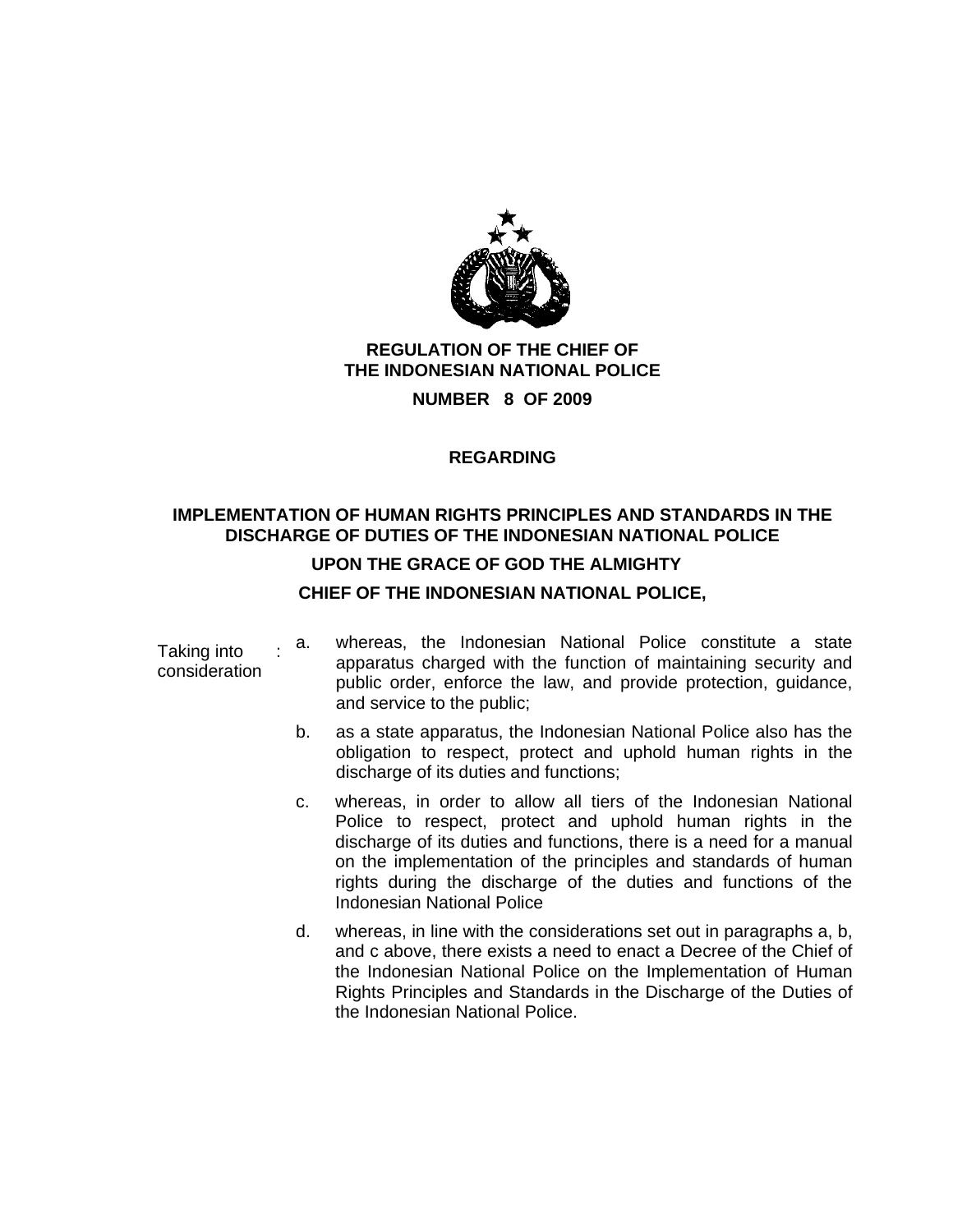#### Recalling : : 1. Article 28 of the Indonesian 1945 Constitution;

- 2. Law Number 8 of 1981 on Penal Procedural Code (State Gazette of the Republic of Indonesia Year 1981 Number 76, Supplemental State Gazette of the Republic of Indonesia Number 3209);
- 3. Law Number 7 of 1984 on the Ratification of Convention on the Elimination of All Forms of Discrimination Against Women (State Gazette of the Republic of Indonesia Year 1984 Number 29, Supplemental State Gazette of the Republic of Indonesia Number 3277);
- 4. Law Number 3 of 1997 on Child Court (State Gazette of the Republic of Indonesia Year 1997 Number 3, Supplemental State Gazette of the Republic of Indonesia Number 3668);
- 5. Law Number 5 of 1998 on the Ratification of the Convention Against Torture and other Cruel, Inhuman and Degrading Treatment or Punishment (State Gazette of the Republic of Indonesia Year 1998 Number 164, Supplemental State Gazette of the Republic of Indonesia Number 3983);
- 6. Law Number 9 of 1998 on the Freedom to Express Opinions in Public (State Gazette of the Republic of Indonesia Year 1998 Number 181, Supplemental State Gazette of the Republic of Indonesia Number 3789);
- 7. Law Number 29 of 1999 on the Ratification of the Convention on the Elimination of Racial Discrimination (State Gazette of the Republic of Indonesia Year 1999 Number 83, Supplemental State Gazette of the Republic of Indonesia Number 3852);
- 8. Law Number 39 of 1999 on Human Rights (State Gazette of the Republic of Indonesia Year 1999 Number 165, Supplemental State Gazette of the Republic of Indonesia Number 3886);
- 9. Law Number 26 of 2000 on the Human Rights Tribunal (State Gazette of the Republic of Indonesia Year 2000 Number 165, Supplemental State Gazette of the Republic of Indonesia Number 3886);
- 10. Law Number 2 of 2002 on the Indonesian National Police (State Gazette of the Republic of Indonesia Year 2002 Number 2, Supplemental State Gazette of the Republic of Indonesia Number 4168);
- 11. Law Number 23 of 2002 on the Protection of the Child (State Gazette of the Republic of Indonesia Year 2002 Number 109, Supplemental State Gazette of the Republic of Indonesia Number 4235);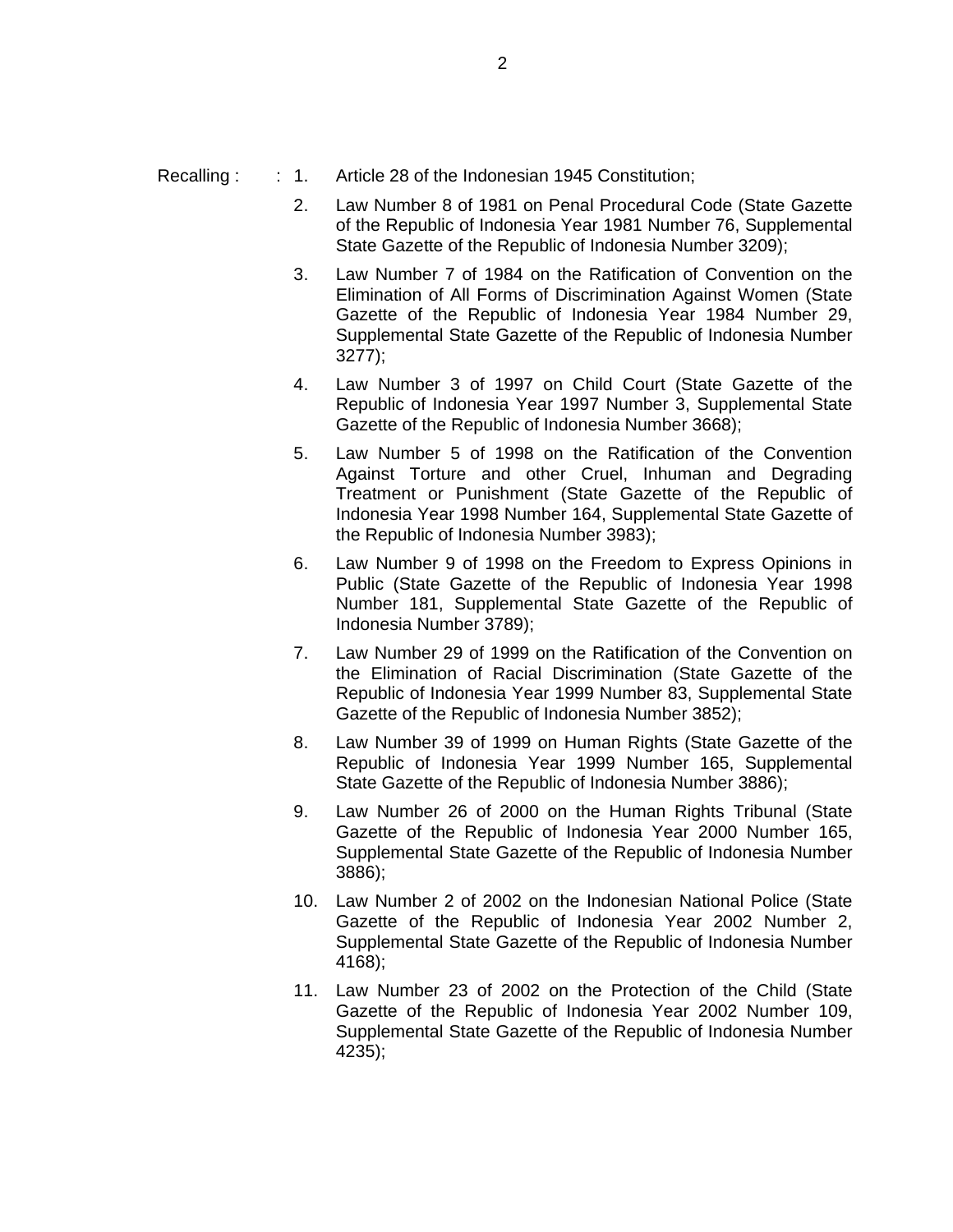- 12. Law Number 23 of 2004 on the Elimination of Domestic Violence (State Gazette of the Republic of Indonesia Year 2004 Number 95, Supplemental State Gazette of the Republic of Indonesia Number 4419);
- 13. Law Number 11 of 2005 on the Ratification of the International Covenant on Economic, Social and Cultural Rights (State Gazette of the Republic of Indonesia Year 118, Supplemental State Gazette of the Republic of Indonesia Number 4557);
- 14. Law Number 12 of 2005 on the Ratification of the International Covenant on Civil and Political Rights (State Gazette of the Republic of Indonesia Year 2005 Number 119, Supplemental State Gazette of the Republic of Indonesia Number 4558);
- 15. Law Number 13 of 2006 on Protection for Witnesses and Victims (State Gazette of the Republic of Indonesia Year 2006 Number 64, Supplemental State Gazette of the Republic of Indonesia Number 4635);
- 16. Law Number 21 of 2007 on the Elimination of the Crime of Trafficking in Persons (State Gazette of the Republic of Indonesia Year 2007 Number 58, Supplemental State Gazette of the Republic of Indonesia Number 4720);
- 17. Government Regulation Number 2 of 2002 on Procedure for the Protection of Witnesses and Victims (State Gazette of the Republic of Indonesia Year 2002 Number 6, Supplemental State Gazette of the Republic of Indonesia Number 4171);
- 18. Government Regulation Number 3 of 2002 on Procedure for the Disbursement of Compensation, Restitution, and Rehabilitation to Victims of Gross Human Rights Violation (State Gazette of the Republic of Indonesia Year 2003 Number 7, Supplemental State Gazette of the Republic of Indonesia Number 4172);
- 19. Presidential Decree Number 36 of 1990 on the Ratification of the Convention on the Rights of the Child.

#### **HAVE DECIDED:**

To enact: **DECREE OF THE CHIEF OF THE INDONESIAN NATIONAL POLICE REGARDING IMPLEMENTATION OF HUMAN RIGHTS PRINCIPLES AND STANDARDS IN THE DISCHARGE OF THE DUTIES OF THE INDONESIAN NATIONAL POLICE**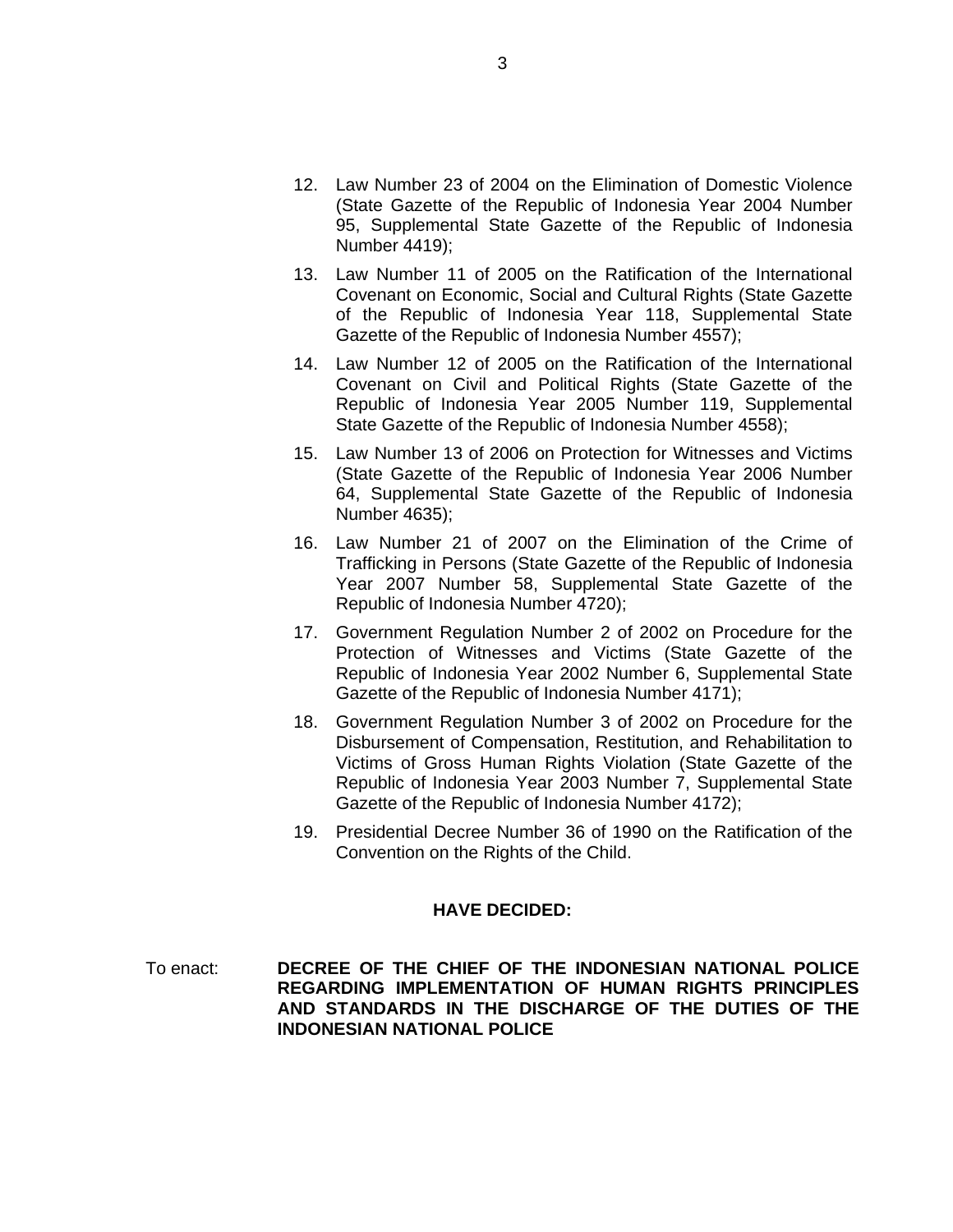#### **CHAPTER I**

#### **GENERAL PROVISIONS**

#### **Article 1**

In this Regulation, the following terms carry the meaning as defined below:

- 1. Human Rights are rights inherently attached to a human as a creature of God and which constitute His blessing that must be respected, upheld and protected by the state, law, government and every person, to ensure the self-respect and protection of the honor and dignity of people.
- 2. Human Rights for law enforcement officers are the principles and standards of Human Rights that universally apply to all officers of the law in the performance of their duties.
- 3. Indonesian National Police, to be hereinafter referred to as INP, is a state apparatus charged with safeguarding public order and security, enforce the law, and provide protection, guidance and service to the people in order to maintain domestic security.
- 4. Personnel refers to members of the INP, to include civil servants working within the INP.
- 5. Officers, to be hereinafter referred to as INP Officers, are INP members carrying out police duties.
- 6. Ethics of service are values that underlies the provision of service and protection by the police as a law enforcement agency for the benefit of all members of society.
- 7. Human Rights Violation is any act committed by a person or a group of persons, including public officers, whether deliberate or unintentionally, or arising out of neglect, which unlawfully limits, obstructs, restricts and/or eliminates the human rights of a person or a group of persons guaranteed under the law, and which fails to receive, or is feared to not receive, legal resolution in just and proper manner, based on the prevailing due procedure of the law.
- 8. Code of Conduct is a set of guiding principles for law enforcement officers in the discharge of their duties to effect adherence with written and unwritten rules applied by the relevant unit.
- 9. Power is the capacity and ability of the police which constitute the professional ability of individuals/units and INP apparatus which can be utilized to apply force in order to perform policing duties in accordance with the relevant regulatory provisions.
- 10. Violence is any action or threat of action which causes the loss of life, physical disability, and psychological, sexual or economic suffering.
- 11. Use of force is any action or activity of the police involving the use of police power by a police officer in discharging his professional police duties.
- 12. Forced measure is a police action that is coercive or limits a person's human rights as provided under the Penal Procedural Code in the investigation of a case.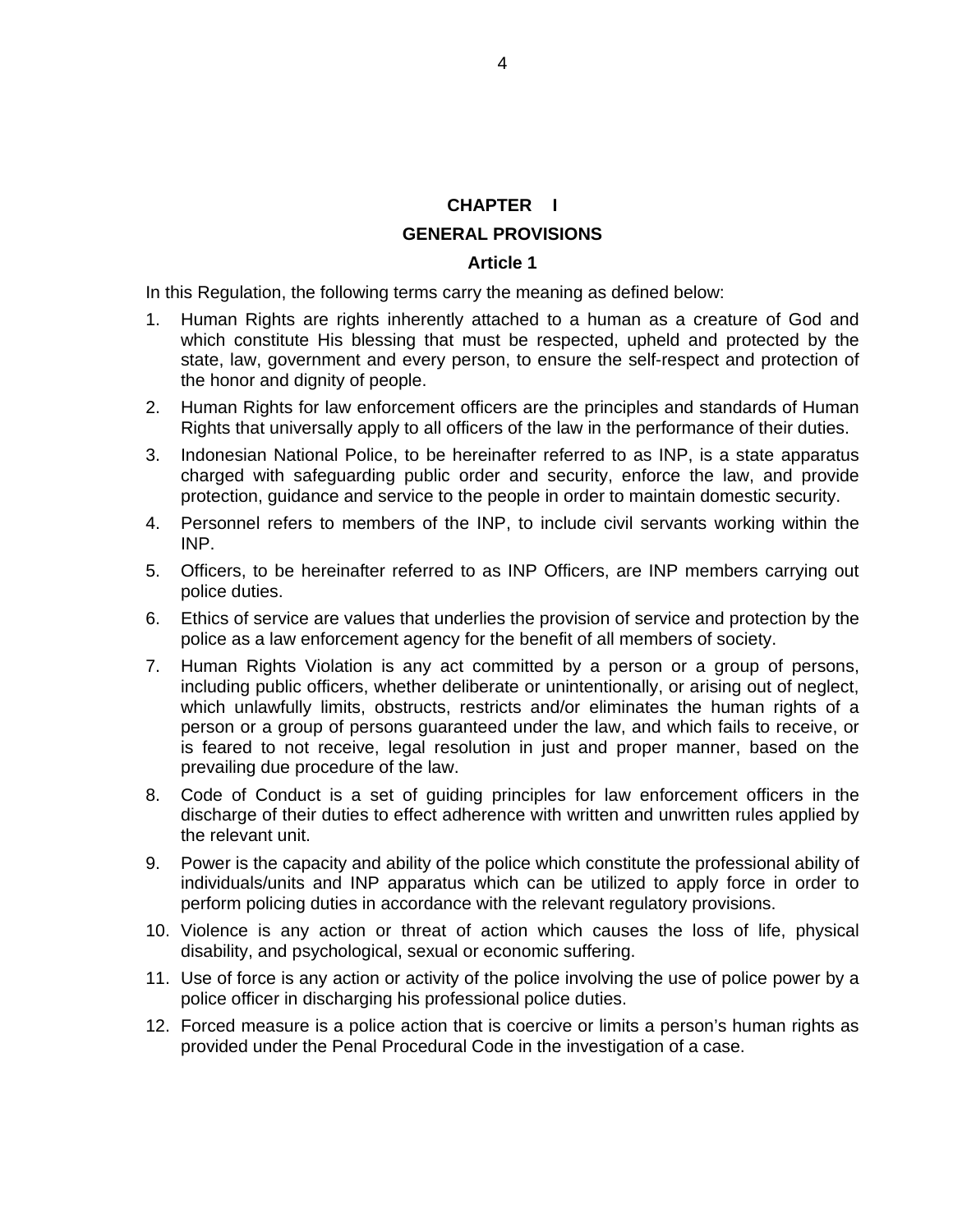- 13. Weapon is any standard police equipment that can be used by INP officers in performing his duties allowing the use of forced measure by incapacitating, stopping, or impeding the action of a person or a group of persons.
- 14. Local culture is the custom, tradition, norm or value system that are still adopted by the local society in maintaining security, public order and peace within the local community.
- 15. Investigation is a series of investigative actions exercised in the manner as provided under the law with the aim of seeking and collecting evidence that will shed light on the crime that occurred and to identify a suspect.
- 16. Arrest is an action taken by an investigating officer in the form of a temporary removal of a suspect's or a defendant's freedom upon sufficient evidence in order to facilitate investigation or prosecution and/or court examination pursuant to the process provided under the law.
- 17. Detention is the placement of a person at a certain location by an investigator, public prosecutor, or judge in accordance with the process provided under the law.
- 18. Public order is a condition or situation where order prevails in accordance with the applicable regulations, which creates a sense of security and freedom from fear of disruption.
- 19. Immediate Victim is any person who has become an object of a crime for having been assaulted, robbed, raped, murdered or any other form of action.
- 20. Indirect Victim are members of the family or close relatives of the victim suffering from the crime.
- 21. Witness is a person who is able to provide a statement in the course of the investigation, prosecution or court trial regarding a criminal case, based on information heard, seen or experienced firsthand.
- 22. Site / Home Search is the action of entering a residential home or other enclosed premise by an investigator with the purpose of carrying out a search and/or seizure and/or arrest in accordance with the procedure set under the law.
- 23. Body Search is the action of conducting a search upon the body and/or clothing of a suspect by an investigator with the purpose of searching for an object that is strongly suspected of being upon or carried by such person, to be subsequently seized.
- 24. Seizure is a series of actions of the investigator to gain possession of a movable or immovable, tangible or intangible object for the purpose of producing evidence in an investigation, prosecution or trial.
- 25. Child is any person below 18 years of age, including a fetus in the womb.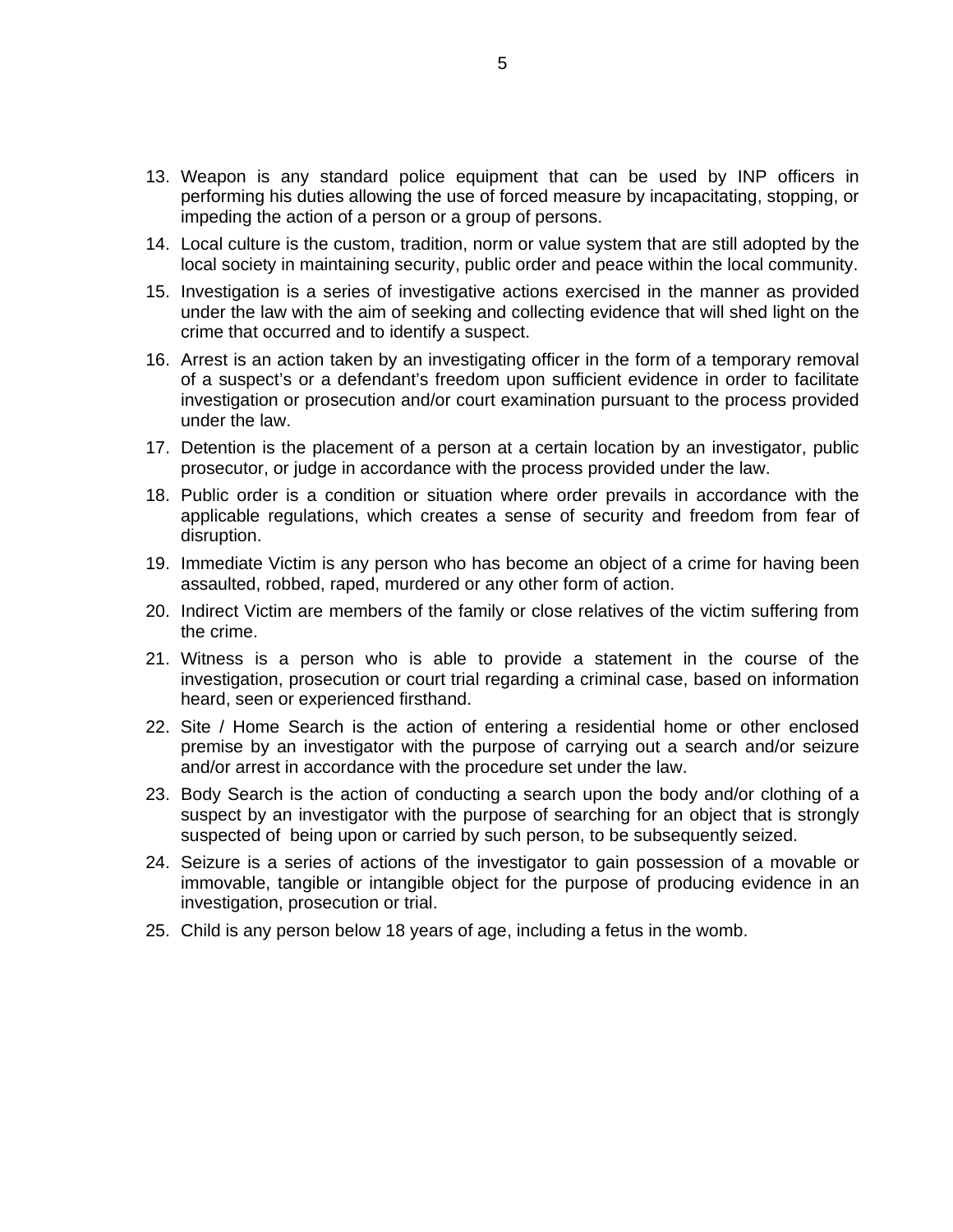- (1) The aim of this Kapolri Regulation is:
	- a. To serve as a basic manual for the implementation of human rights principles and standards in every discharge of the INP's duties; and
	- b. To explain the basic principles of human rights to render them easily understood by every INP personnel from the lowest levels to the higest in the discharge of the INP's duties throughout Indonesia.
- (2) The objectives of this Kapolri Decree are :
	- a. to ensure understanding of the basic principles of human rights by all tiers of the INP to allow them to observe these principles in the performance of their duties;
	- b. to guarantee a change in the thinking, attitude and conduct to conform with the basic principles of human rights;
	- c. to ensure application of human rights principles and standards in every implementation of the INP's duties, preventing hesitation by every INP personnel in taking action; and
	- d. to serve as guideline to ensure that the formulation of INP policies will always be guided by human rights principles and standards.

#### **Article 3**

The principles of human rights protection include:

- a. minimum protection;
- b. inherence to humans
- c. interrelated;
- d. inseparable;
- e. indivisible;
- f. universal;
- g. fundamental;
- h. just;
- i. equality of right;
- j. freedom;
- k. non-discrimination; and
- l. special treatment for special needs groups (*affirmative action*).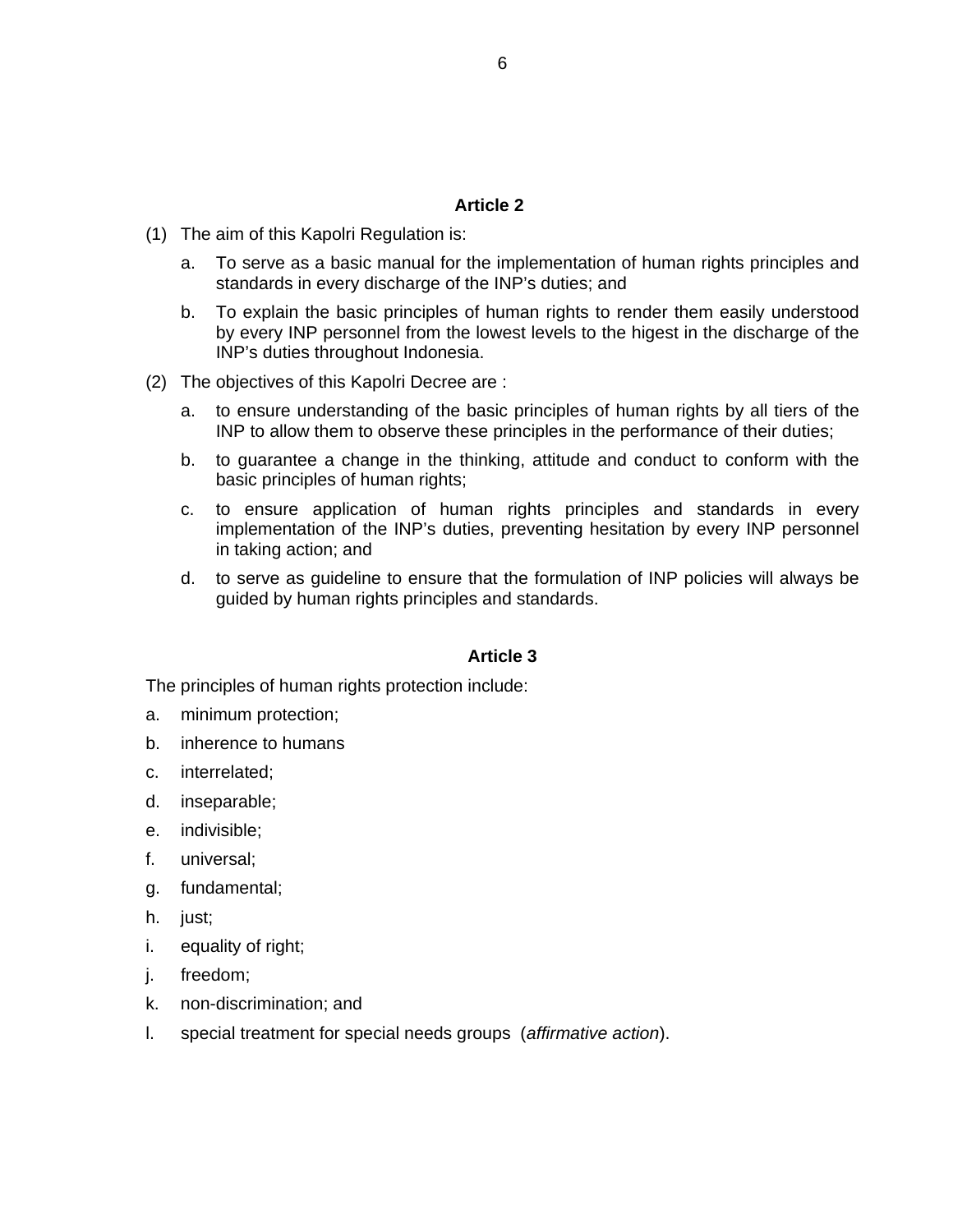The basic concepts of human rights protection are, among others:

- a. all persons are born free and posses equal honor and dignity, blessed with reason and conscience and the right to interact in a spirit of brotherhood;
- b. every person is entitled to all rights and freedoms as stated in the international and national human rights instruments without exception, such as [freedom from] discrimination based on race, color, gender, language, religion, political or other views, nationality or community of origin, possession, birth or other status;
- c. other human rights can only be limited by the provisions of the law, for the sole purposes of guaranteeing the recognition and respect of the rights and freedoms of others and of satisfying just demands based upon considerations of morality, religious values, security and public order in a democratic society;
- d. to protect, promote, respect and fulfill human rights is the responsibility of the state, particularly the government;
- e. every person is entitled to recognition, protection, respect and fulfillment of his/her human rights;
- f. human rights constitute the underlying principle of justice as a bridge towards a civilized conduct created and recognized by the international community;
- g. Human rights have been codified in international laws and recognized by international justices and constitute a part of the laws and policies of the world's countries.
- h. Human rights transcends race, ethnic background, ideology, culture/religion/faith, philosophy, social status, and gender/sexual orientation, but rather emphasizes commitment for mutual respect and creation of a civilized world; and
- i. Human rights constitute a means for "all the people of the world", whether those who are weak or strong, to provide legitimacy to the needs and aspirations of the people and therefore is above the interest of any class of society.

#### **CHAPTER II**

#### **INSTRUMENT OF HUMAN RIGHTS PROTECTION**

- (1) Instruments of Human Rights protection that need to be observed by INP personnel in the discharge of their duties pursuant to Article 27, Article 28 and Article 29 of the Indonesian 1945 Constitution cover:
	- a. the right of every person to live, preserve their live and livelihood;
	- b. the right to raise a family and bear descendants;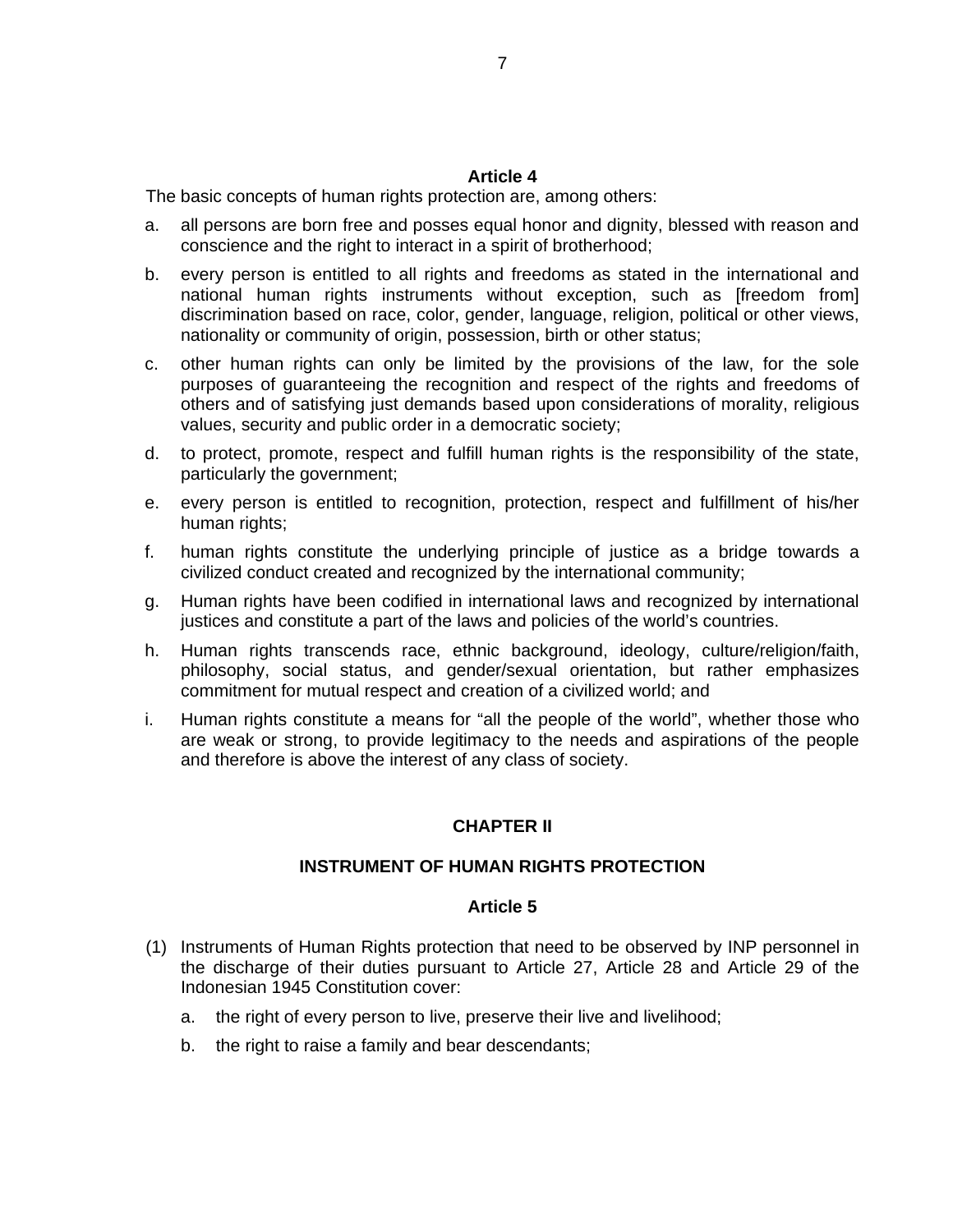- c. the right of the child to life, growth and development and to protection from violence and discrimination;
- d. the right to be free to have a religion and worship according to such religion;
- e. the right to a belief, express opinion and act according to conscience;
- f. the right to recognition, guarantee, protection, and certainty of law in a just manner;
- g. the right to be recognized as a person before the law;
- h. the right to receive facilitation and special treatment to have the same opportunity and benefit in order to achieve equality and fairness;
- i. the right [to participate] in law and government;
- j. the right to participate in the defense of the country;
- k. the right to receive equal opportunity in government;
- l. the right to an employment, to choose employment and decent livelihood;
- m. the right to work and receive salary and fair treatment in an employment relationship;
- n. the right to self-develop through the fulfillment of basic necessities;
- o. the right to education and to receive benefit from science and technology, art and culture;
- p. the right to assemble and associate, express opinions in writing and verbally;
- q. the right to develop one's self in the struggle to have his/her rights fulfilled;
- r. the right to a citizenship status or to choose a nationality;
- s. the right to choose a place of residence within the country and to leave and return;
- t. the right to political asylum from another country;
- u. the right to protection of his/herself, family, honor, dignity, and property;
- v. the right to be free from torture;
- w. the right to be free from slavery;
- x. the right to choose education;
- y. the right to associate, assemble and voice opinions;
- z. the right to communicate and receive information;
- aa. the right to a sense of security and protection from the threat of fear to act or not to act;
- bb. the right to be free from torture or degrading treatment;
- cc. the right to physical and mental prosperity;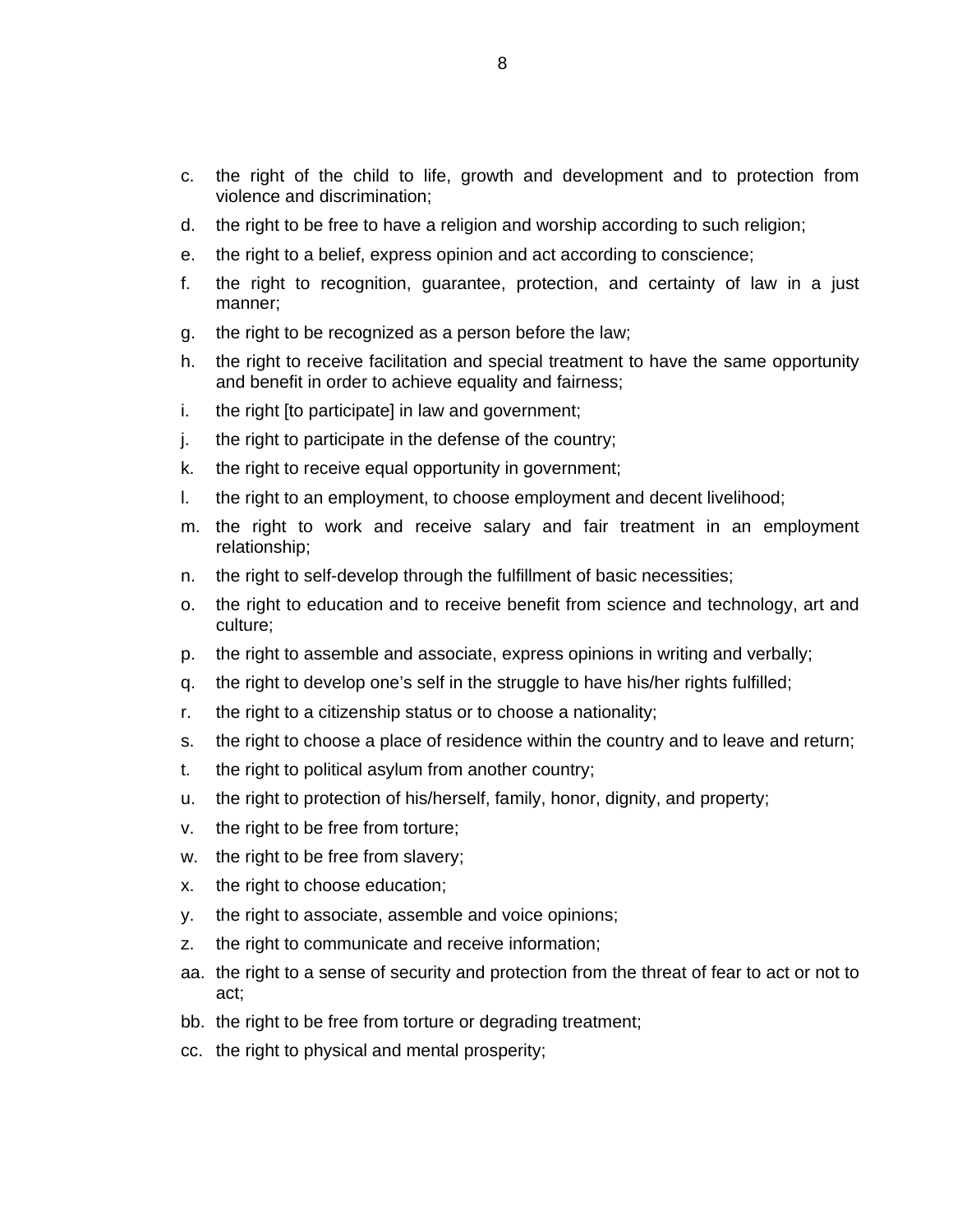- dd. the right to reside and live in a decent and healthy community;
- ee. the right to freedom of thought and conscience;
- ff. the right to receive medical service;
- gg. the right to social security;
- hh. the right to own personal property, and such property may not be seized unjustly;
- ii. the right to be free for discriminative treatment
- jj. the right not to be tried under a law with retrospective effect are all human rights that cannot be limited under any circumstances.
- (2) Human rights that are non-derogable by any person under any circumstances:
	- a. right to live;
	- b. right to be free from torture;
	- c. right to express opinions and conscience;
	- d. right to adopt a religion;
	- e. right to be free from slavery;
	- f. right to recognition as a person before the law;
	- g. right to be free from retroactive prosecution; and
	- h. right to not be imprisoned due to inability to perform a contractual obligation.

Human rights as provided under Article 5 paragraph (1) which fall under the duties of the INP include:

- a. right to justice: every person, without discrimination, has the right to obtain justice through the filing of application, complaint and suit, whether in a criminal, civil or administrative proceedings, and be granted due process of the law, free and impartial, in accordance with the procedural code which ensures objective examination by a court that is fair and just in order to procure a fair and proper judgment;
- b. right to personal freedom: every person is free to choose and adopt a political belief, express their opinion in public, adopt a religion, be free from slavery, choose their nationality without discrimination, travel and domicile within the territory of the Republic of Indonesia;
- c. right to a sense of security: every person has the right to protection of their self, family, dignity, honor, and property and be protected from the threat of fear to act or not to act;
- d. right to be free from illegal arrest, free from forced disappearance;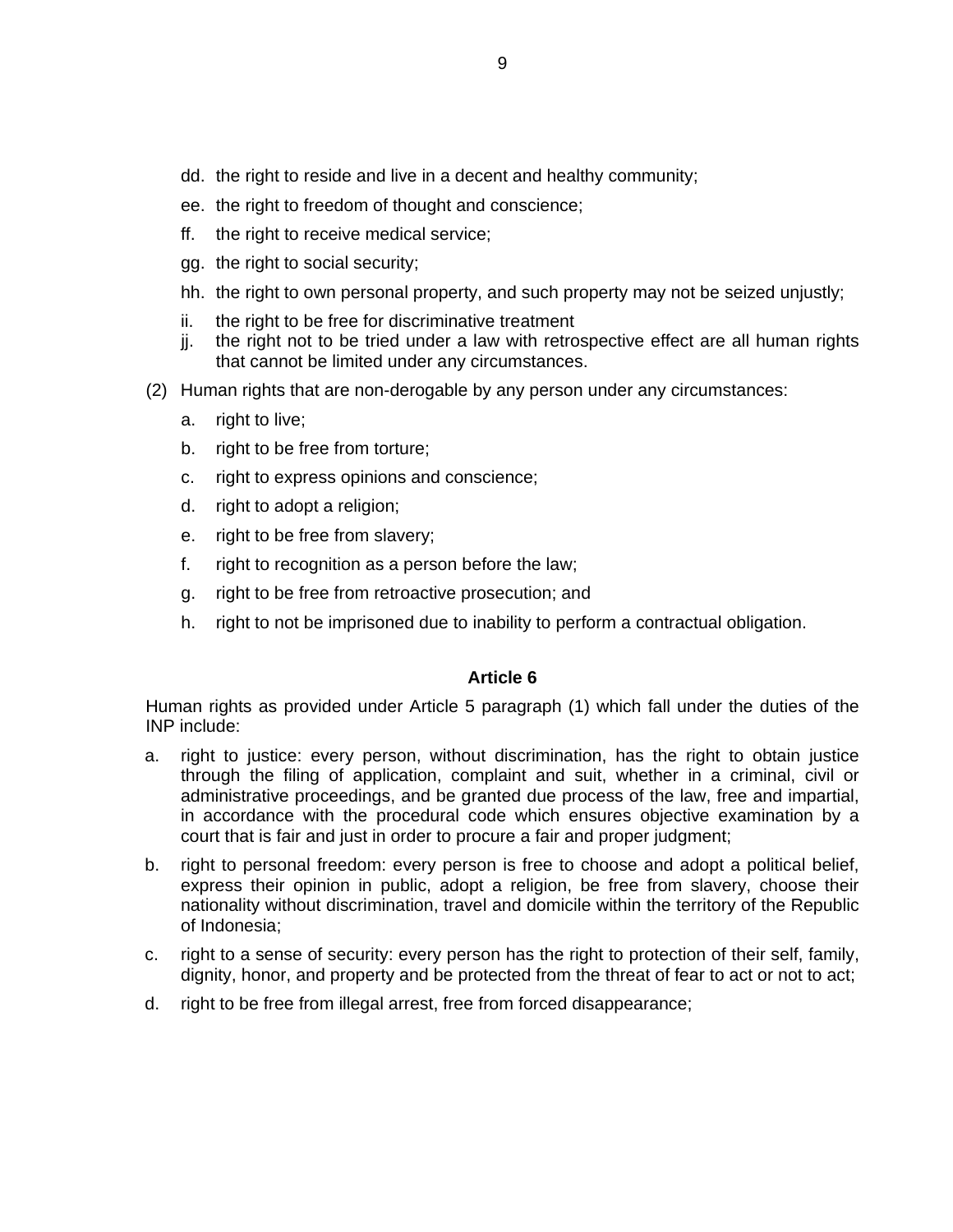- e. special rights of women: special protection for women from the threat and commission of a crime, violence and discrimination occurring inside or outside the home, perpetrated solely on the grounds of gender;
- f. special rights of children: special protection/treatment for children who are victims or perpetrator of a crime and children who are undergoing legal proceedings, namely: the right to non-discrimination, the best interest of the child, the right to live, the right to sustain a living, and to grow and receive recognition of the opinion of the child;
- g. special rights of indigenous people; and
- h. special rights of minority groups, such as ethnic and religious groups, disabled persons, and sexual orientation.

Every INP personnel must have an understanding of international instruments on the minimum standards of citizen protection, which directly or indirectly govern the relationship between the INP and human rights, to include:

- a. International Covenant on Civil Political Rights (ICCPR).
- b. International Covenant on Social Economic Rights.
- c. International Convention on the Elimination of All Forms of Racial Discrimination (1965).
- d. Convention for the Elimination of Discrimination Against Women (1981).
- e. Convention Against Torture and other Cruel, Inhuman and Degrading Treatment or Punishment (CAT, 1984).
- f. Convention on the Rights of the Child (CRC, 1990)
- g. International Convention for the Protection of All Persons from Enforced Disappearance (2006)
- h. Resolution of the United Nations General Assembly Number 34/169 on Code of Conduct for Law Enforcement Officials (1979).
- i. Resolution of the United Nations General Assembly Number 43/174 on Body of Principles for the Protection of All Persons under Any Form of Detention or Imprisonment (1988).
- j. Resolution of the United Nations Number 37/194 of 1982 on Principles of Medical Ethics for the Protection of Prisoners
- k. Resolution of the United Nations General Assembly Number 45/110 of 1990 on Standard Minimum Rules for Non-Custodial Measures ("Tokyo Rule")
- l. Standard Minimum Rules for the Administration of Juvenile Justice (1985)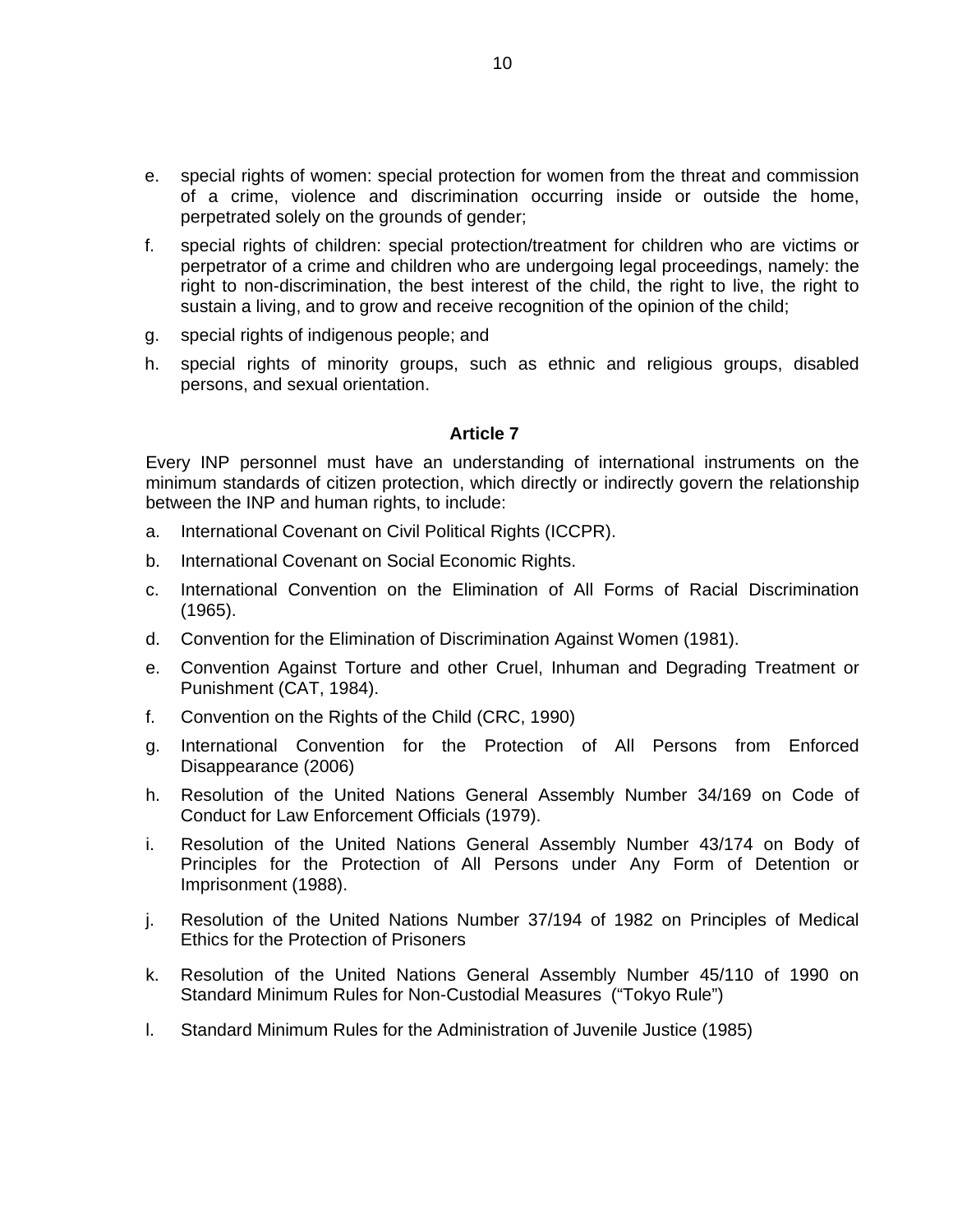- m. Declaration of Basic Principles of Justice for Victims of Crime and Abuse of Power (1985)
- n. Declaration on the Elimination of Violence Against Women (1993).
- o. Declaration of the Defense of Human Rights (1998)
- p. Effective Prevention and Investigation of Extra-Legal, Arbitrary and Summary Executions (1989/65, May 1989)
- q. United Nation Basic Principles and Guidelines on the Right to a Remedy and Reparation for Victims of Gross Violations of International Human Rights Law and Serious Violation of International Humanitarian Law, 2005; dan
- r. United Nation Basic Principles on the Use of Force and Firearms by Law Enforcement, 1980

- (1) Every INP personnel must be familiar with human rights instruments that are incorporated both in national and international laws, ratified or ungratified by Indonesia.
- (2) In accordance with the principle of respect for human rights, every INP member in discharging his/her duties or in the course of their daily lives must protect and respect human rights, or at least:
	- a. respect the dignity and human rights of every person;
	- b. act justly and non-discriminatory;
	- c. act civilly;
	- d. respect religious norms, ethics and mores; and
	- e. respect local customs, insofar as they do not contravene the law and human rights.

- (1) In discharging their duties of serving and protecting the public, every INP personnel must observe the principles of:
	- a. legality;
	- b. necessity; and
	- c. proportionality
- (2) The principle of legality as mentioned in paragraph (1) entails that every action of an INP personnel must follow the prevailing procedure and law, whether national or international.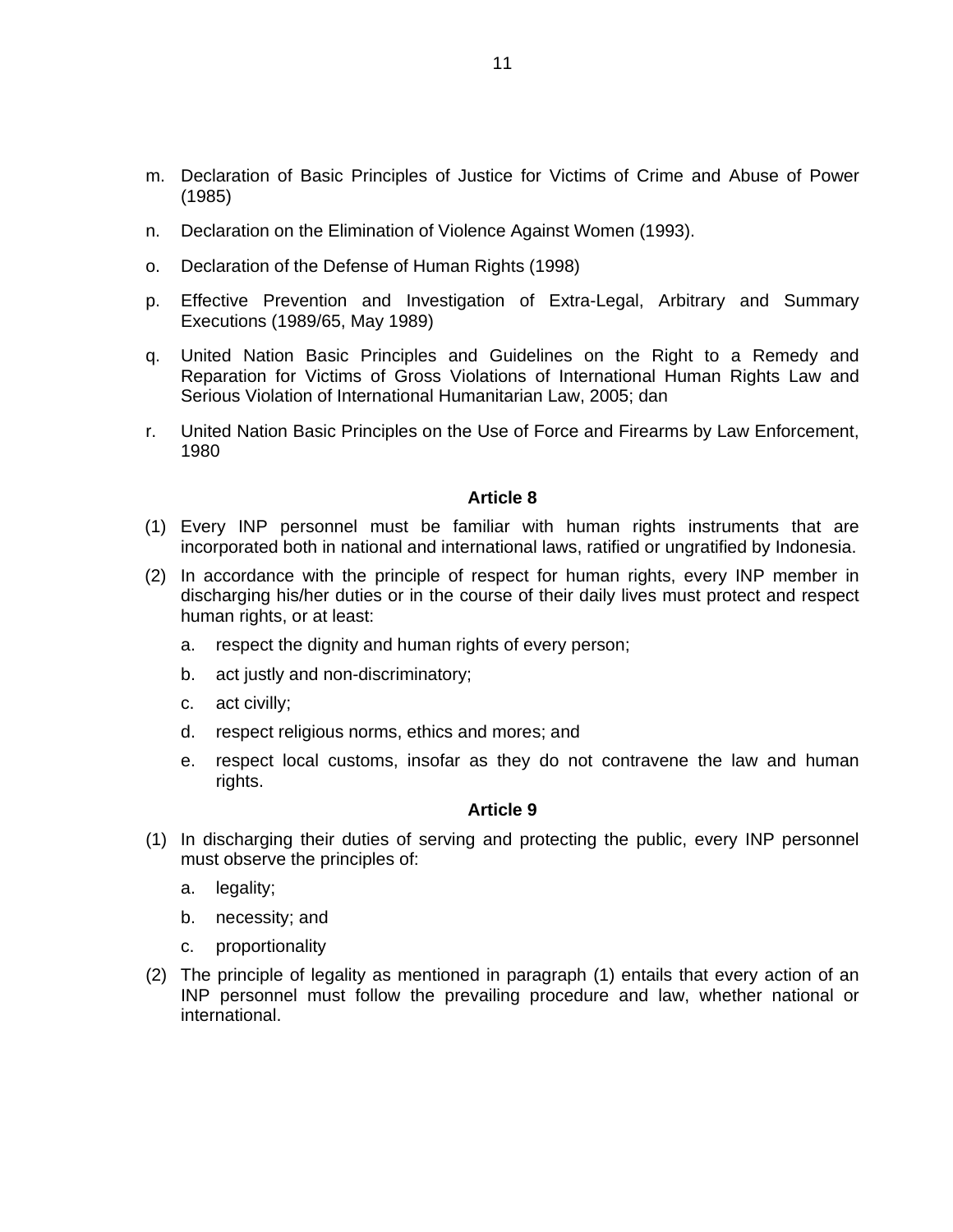- (3) The principle of necessity as mentioned in paragraph (1) entails that every action of an INP personnel must be based on the need to enforce the law, which requires the officer to carry out an action which limits the freedom of a person when facing unavoidable circumstances.
- (4) The principle of proportionality as mentioned in paragraph (1) entails that every action of an INP personnel must constitute a balance between the action taken and the threat facing the officer.
- (5) Every implementation of the principles as described in paragraphs (2), (3) and (4) must be accountable.

#### **CHAPTER III**

#### **STANDARDS OF CONDUCT OF INP OFFICERS/PERSONNEL**

#### **IN LAW ENFORCEMENT**

#### **Article 10**

In carrying out their duties of enforcing the law, every INP personnel must comply with the code of conduct as set out in Article 7 sub-article 7 as follows:

- a. at all times fulfill the duty imposed upon them by law;
- b. in the performance of their duty, respect and protect human dignity;
- c. refrain from using force unless absolutely necessary to prevent crime, or conduct an arrest in accordance with regulatory provisions concerning the use of force;
- d. matters of a confidential nature in the possession of law enforcement officials shall be kept confidential , unless the performance of duty or the needs of justice strictly require otherwise;
- e. refrain from instigating or tolerating any act of torture or other cruel, inhuman or degrading treatment or punishment, nor may any law enforcement official invoke superior orders or exceptional circumstances such as a state of war as a justification of torture;
- f. ensure the full protection of the health of persons in their custody and, in particular, shall take immediate action to secure medical attention whenever required;
- g. refrain from committing any act of corruption or other form of abuse of authority that conflicts with their profession as law enforcement officers;
- h. Respect the law and the present Code of Ethics.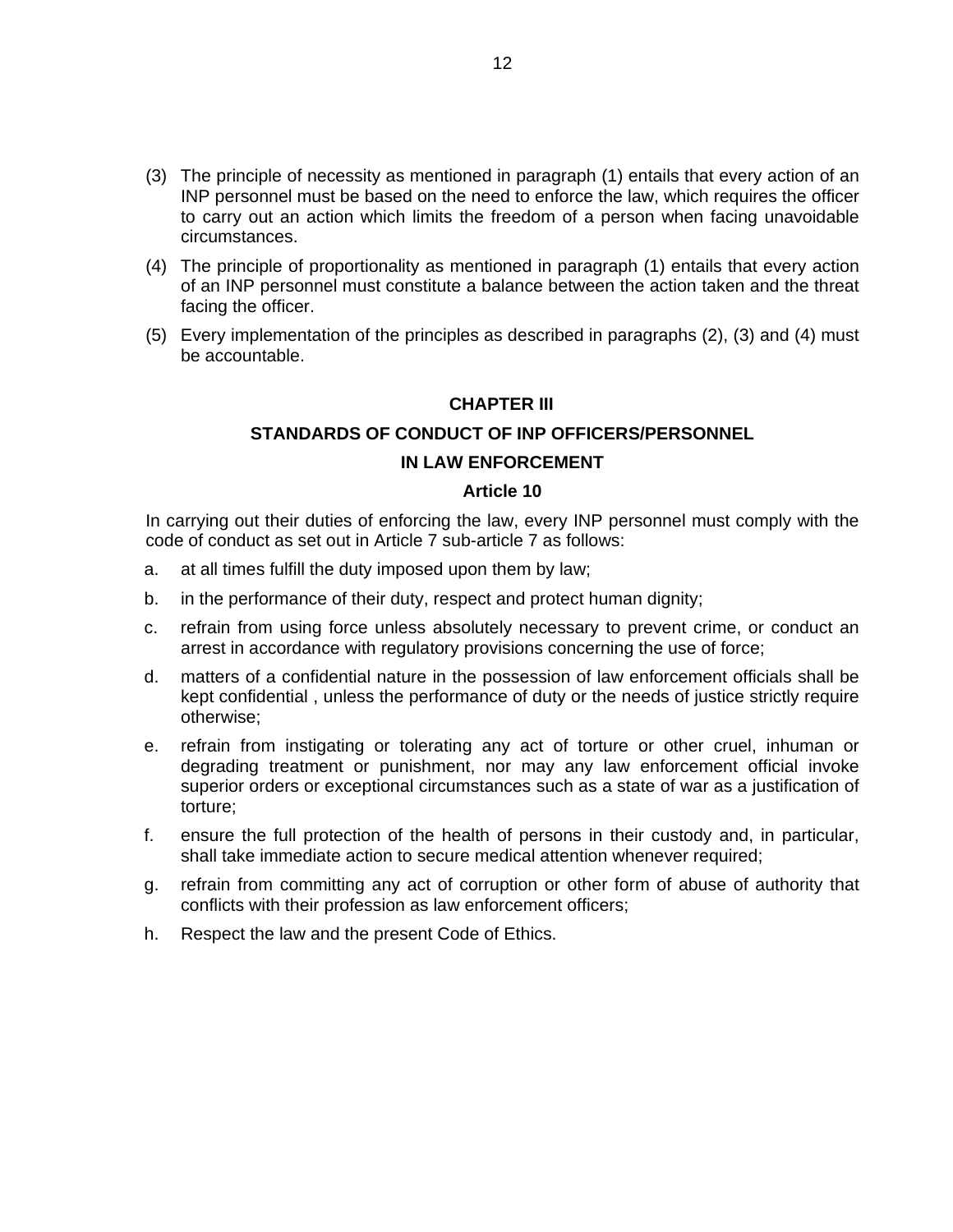- (1) Every INP officer/personnel shall not commit:
	- a. arbitrary and unlawful arrest and detention;
	- b. torture of detainees or person suspected of being involved in a crime;
	- c. sexual abuse or violence perpetrated against *detainee* or persons suspected of being involved in a crime;
	- d. inhumane and degrading punishment and/or treatment;
	- e. corruption and bribe taking;
	- f. obstruction of justice or obscuring a crime;
	- g. unlawful corporeal action and punishment;
	- h. inhumane treatment against a person reporting a human rights violation committed by another person;
	- i. unlawful conduct of seizure and/or confiscation;
	- j. use of excessive violence and/or firearms.
- (2) Any INP member who commits a human rights violation shall be held accountable in accordance with the police code of ethics, discipline and the prevailing regulatory provisions.

#### **Part Two Standard of Conduct of INP Officer/personnel In Policing Actions**

#### **Section 1 Investigation**

- (1) In order to carry out police functions, every INP personnel may take investigative actions pursuant to the applicable laws and regulations.
- (2) The exercise of the investigative function as referred to in paragraph (1) must be based on a duly issued warrant, except in pressing circumstances as instructed by the authorized commanding officer.
- (3) In carrying out an investigation, every officer must respect the applicable norms, act in a humane manner and perform his/her duties in accordance with the police code of ethics.
- (4) In carrying out an investigation, an officer shall be prohibited in employing excessive force which may harm other persons.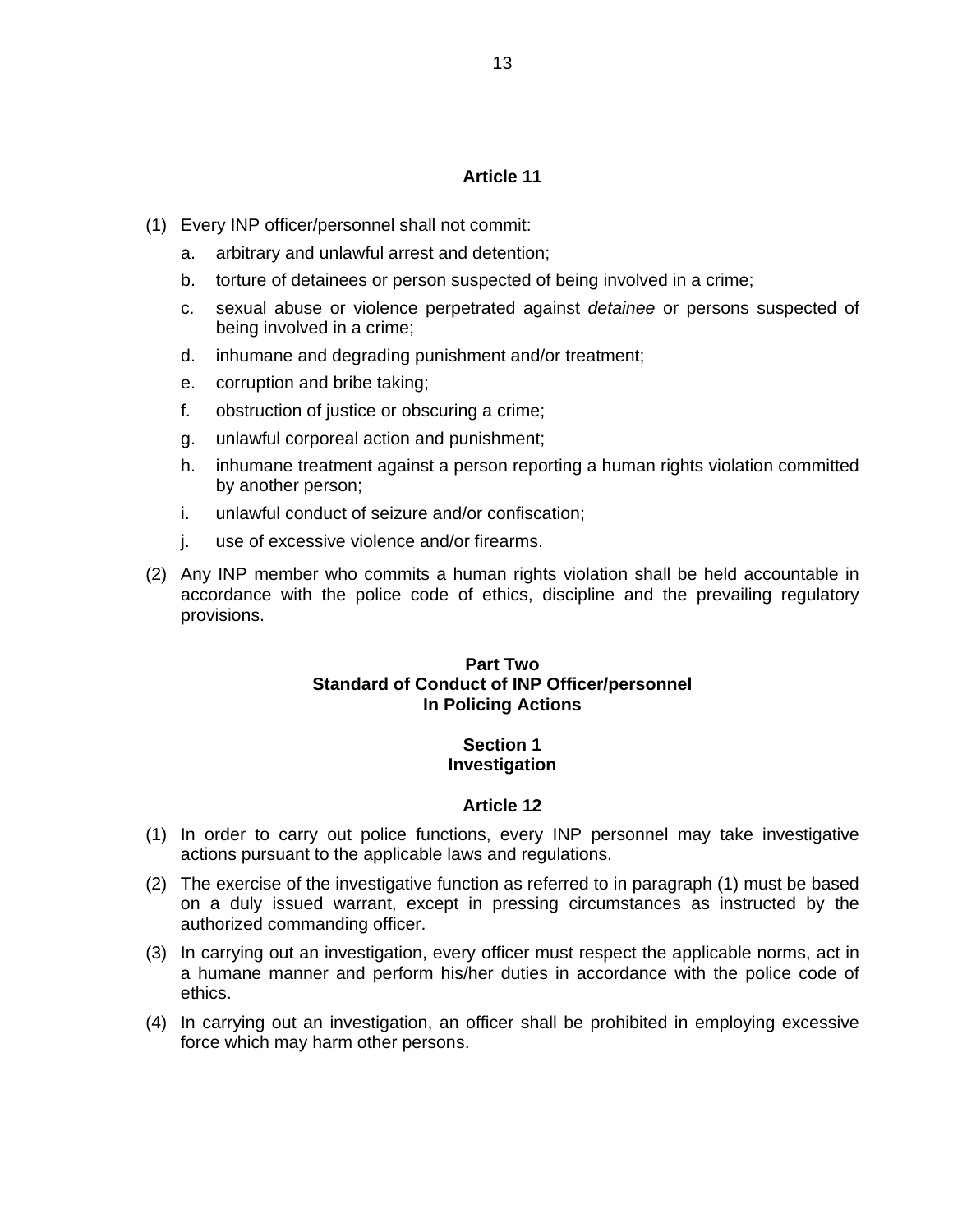- (1) In carrying out an investigation, every INP officer are prohibited from:
	- a. applying intimidation, threat, physical, psychological or sexual torture in order to elicit information, statement or confession;
	- b. cause or instigate another person into committing an act of violence outside the due process of the law or in an arbitrary fashion;
	- c. disclose confidential information of disputing persons;
	- d. manipulate or lie in preparing or conveying the investigation report;
	- e. fabricate a report with the aim of obscuring an investigation or distort the truth;
	- f. commit an action with the aim of seeking a reward from a disputing person.
- (2) Every INP personnel is prohibited from:
	- a. reject a report or complaint filed by the public without legitimate grounds;
	- b. refuse to provide assistance to a person in need of assistance or seeking justice without legitimate grounds.

#### **Section 2**

#### **Summon**

- (1) In issuing a summon, an officer shall:
	- a. provide sufficient time for the person being summoned to prepare an appearance at least two days prior to the scheduled date and ensure that the notice of summons has been duly received by the person being summoned (pursuant to the Procedural Code);
	- b. ensure that the notice of summons must state the identity of the person being summoned, the subject matter of the case giving rise to the summon, status of the person, reason for the summon, day, date and time of appearance, address of the summon, date of the notice of summons, name and signature of the summoning officer, and the name, status and signature of the receiver of the summons;
	- c. ensure that the summons is effected for police purposes and within the limits of the officer's authority;
	- d. forthwith provide service to the person appearing in response to the summons;
	- e. observe and respect the rights and interest of the person being summoned;
	- f. take into consideration any cause for a postponement with due wisdom, in the case where the person being summoned cannot appear on the set date due to legitimate reasons;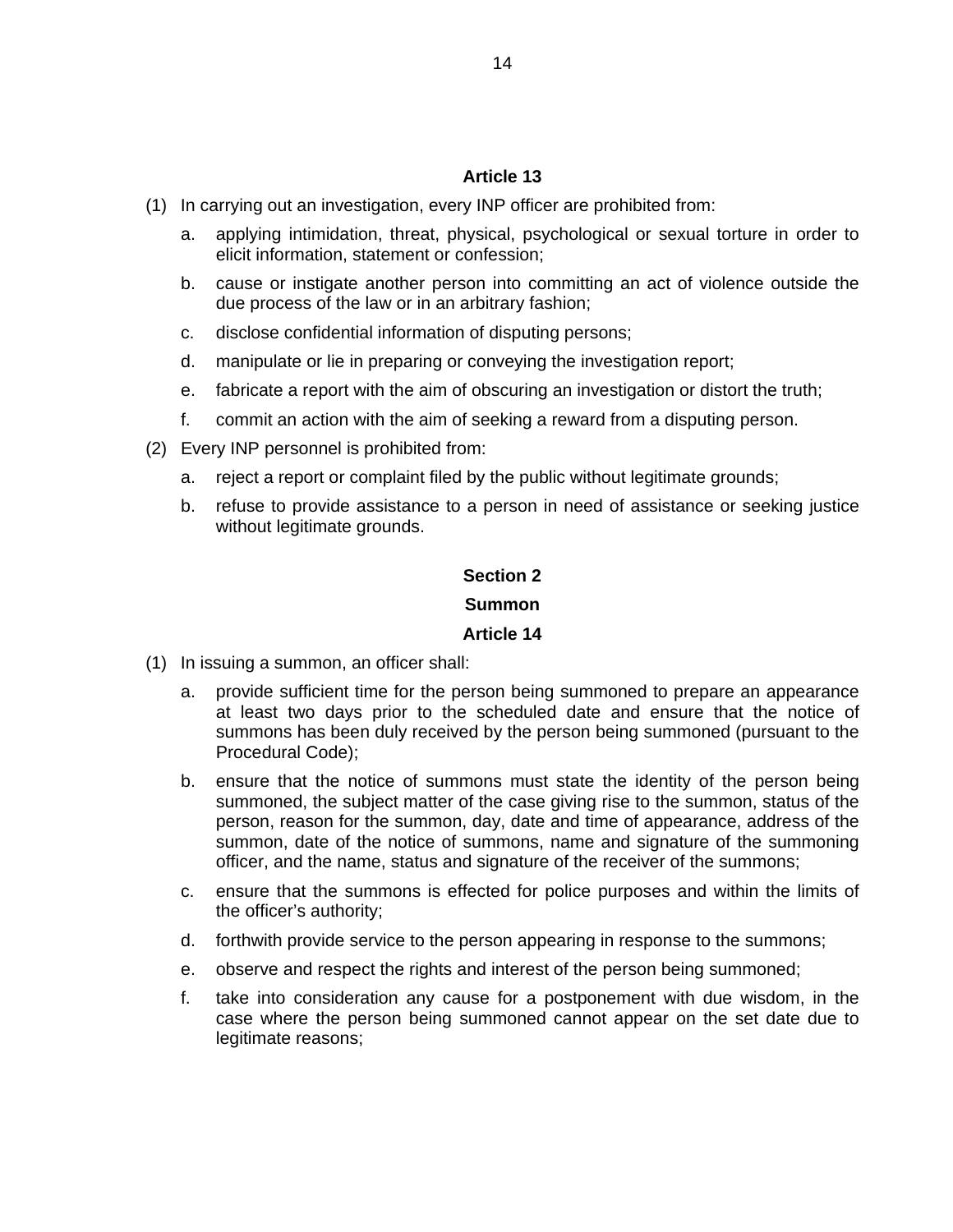- (2) In issuing a summon, the following shall be prohibited:
	- a. issue a summon in an arbitrary fashion inconsistent with prevailing regulatory provisions;
	- b. failing to provide sufficient time for the person being summoned to prepare for an appearance;
	- c. prepare a notice of summons which contains error of content or format, thereby causing ambiguity for the person being summoned;
	- d. issue a notice of summons with the intent of intimidating the targeted person or for personal intentions beyond the officer's scope of authority;
	- e. neglecting or failing to immediately service the person appearing in response to notice of summons;
	- f. abusing or failing to respect the rights and interest of the person being summoned.

#### **Section 3**

#### **Arrest**

#### **Article 15**

- (1) An arrest, which is essentially the removal of a person's freedom, can only be exercised in accordance with the applicable laws.
- (2) An arrest may only be effected during the implementation of police duties upon the following causes:
	- a. there is strong supposition that a person has committed a crime;
	- b. to prevent a person from committing a crime; and
	- c. to maintain public order within society.
- (3) The main objective of arrest in relation to an act of crime is to bring the suspect before the court in order to have his/her charges determined.
- (4) In addition to the purposes as described in paragraph (3), an arrest may be exercised by INP officers to provide protection to persons who under the law need to be protected (Law on the Protection of Witnesses Victims).

- (1) During the conduct of an arrest, the following must be taken into consideration:
	- a. Proportionality of the action taken with the threat posed;
	- b. Respect/observance of the rights of the accused in custody;
	- c. The arrest does not constitute a punishment of the accused.
- (2) An suspect in custody must be treated as innocent until proven guilty by a court of law (presumption of innocence).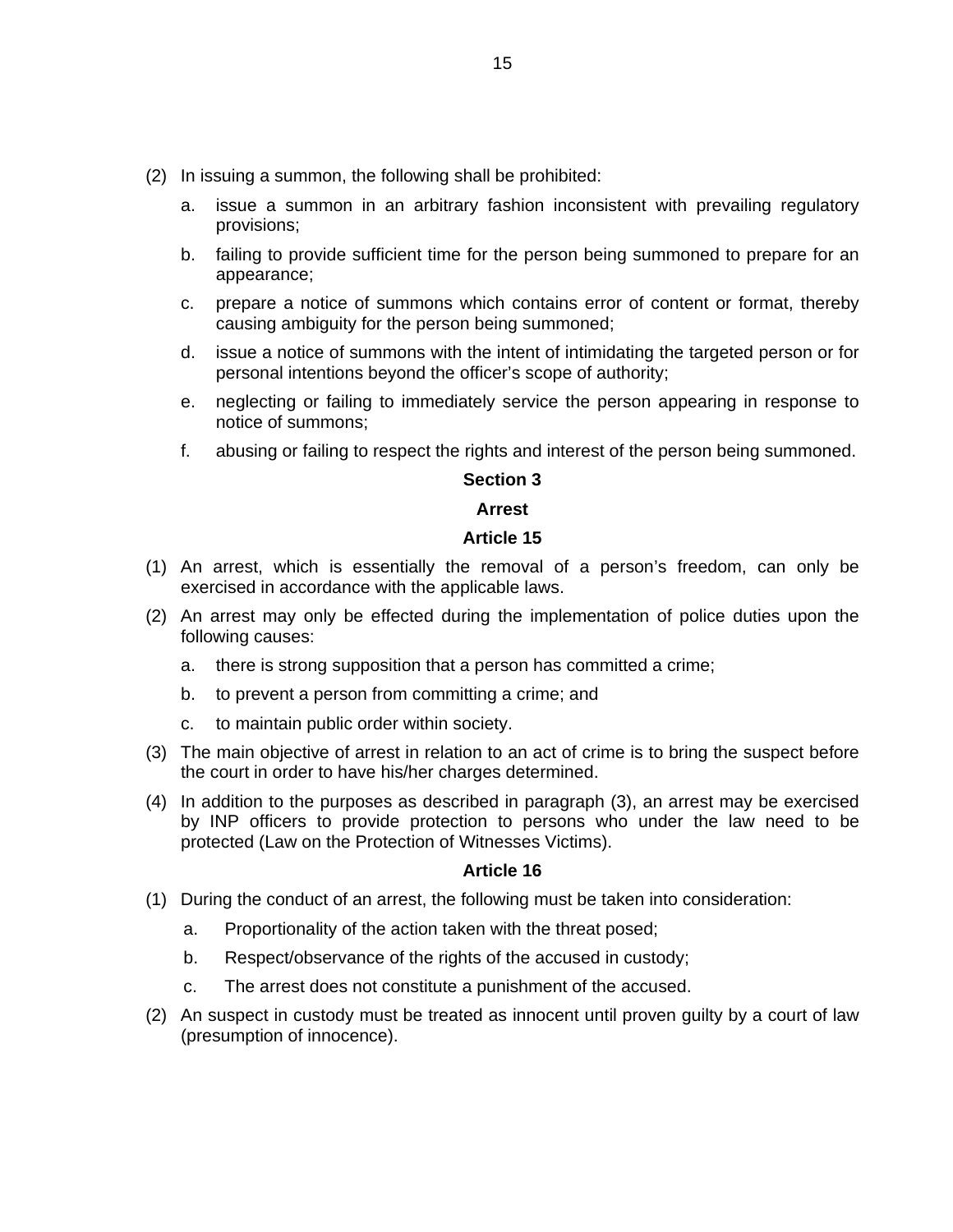- (1) In conducting an arrest, an officer must:
	- a. inform/ present his/her identity as an INP officer;
	- b. present a warrant for arrest, except where the suspect was caught during the commission of a crime;
	- c. inform the reason for the arrest;
	- d. explain the charges and the possible punishment to the suspect upon arrest;
	- e. respect the legal status of a minor perpetrating a crime and inform the parent or guardian immediately following the arrest;
	- f. protect the privacy of the suspect in custody; and
	- g. inform the suspect of his rights and how to exercise such rights, consisting of the right to remain silent, receive legal support and/or accompanied by a legal counsel, and other rights provided under the Penal Procedural Code.
- (2) Following an arrest, an officer must prepare a report of the arrest which states:
	- a. name and identity of the officer making the arrest;
	- b. name and identity of the person under arrest;
	- c. location, date and time of arrest;
	- d. reason for arrest and/or charges;
	- e. place of temporary detention during custody;
	- f. health condition of the person under arrest.

#### **Article 18**

- (1) If the person under arrest does not understand the language used by the officer, the person is entitled to a translator free of charge.
- (2) If the person under arrest is of a foreign nationality, the arrest must forthwith be notified to the embassy, consulate, or other diplomatic mission of the country of origin, or the competent international organization if the person being arrested is a refugee or under the protection of an inter-governmental organization.

#### **Article 19**

If the person under arrest is a minor, the following special rights of the child must be taken into consideration:

- a. the right to be accompanied by the parents or guardian;
- b. the right to have his/her identity kept confidential in order to avoid any injury or harm which may otherwise occur;
- c. the right to be assigned a special child escort;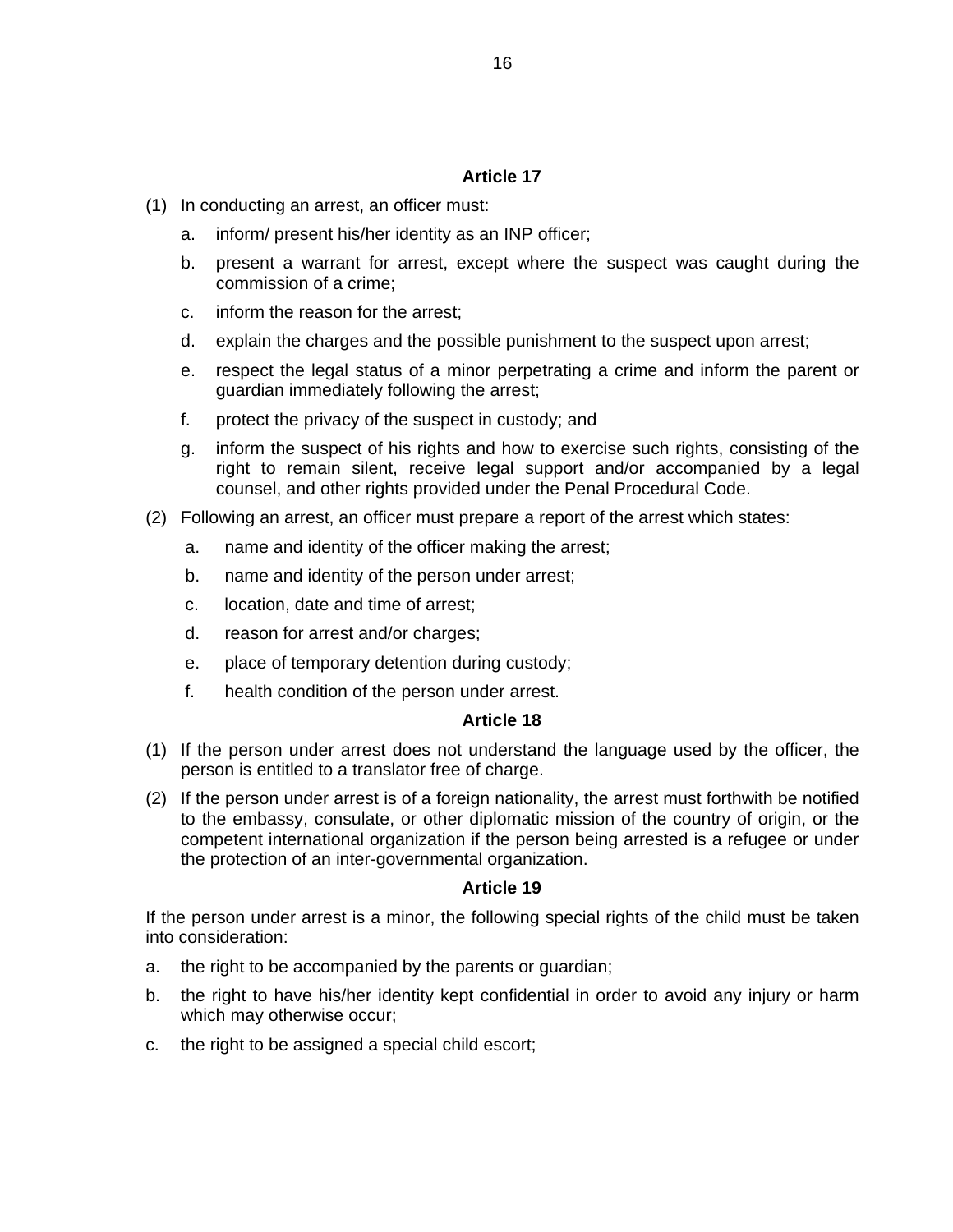- d. the right to be examined in the Special Service Room;
- e. the right to be placed separately from adult detainees; and
- f. the right to be applied special procedures for juvenile protection and court procedure.

If the person under arrest is a female, the following special rights of the detainee must be taken into consideration:

- a. the examination must be conducted by a female officer or an officer with gender perspective;
- b. the examination must be conducted within a special examining room;
- c. protection of privacy and non-disclosure;
- d. special treatment;
- e. segregation from male detainees; and
- f. application of special procedure for the protection of women.

#### **Article 21**

In order to affect a lawful, effective and humane arrest, every INP personnel shall:

- a. understand the relevant statutes and regulations, especially those relating to the authority and procedure of arrest as well as the limit of their authority;
- b. possess technical ability to conduct an arrest in accordance with the law;
- c. apply due procedures to prepare for an arrest, implement the arrest and carry out actions subsequent to the arrest;
- d. exercise wisdom and discretion to ensure a humane course of action, in respect of the proper time to conduct the arrest, method of arrest in relation to the status of the person being arrested, such as minors, adults, senior citizens or male and female.

#### **Section 4**

#### **Detention**

- (1) With the aim of respecting Human Rights, detention must observe the following standards:
	- a. Every person has the right to liberty and personal security;
	- b. No person shall be arbitrarily arrested or detained;
	- c. No person shall be deprived of their liberty taken except on certain grounds and only in accordance with due procedure under the law.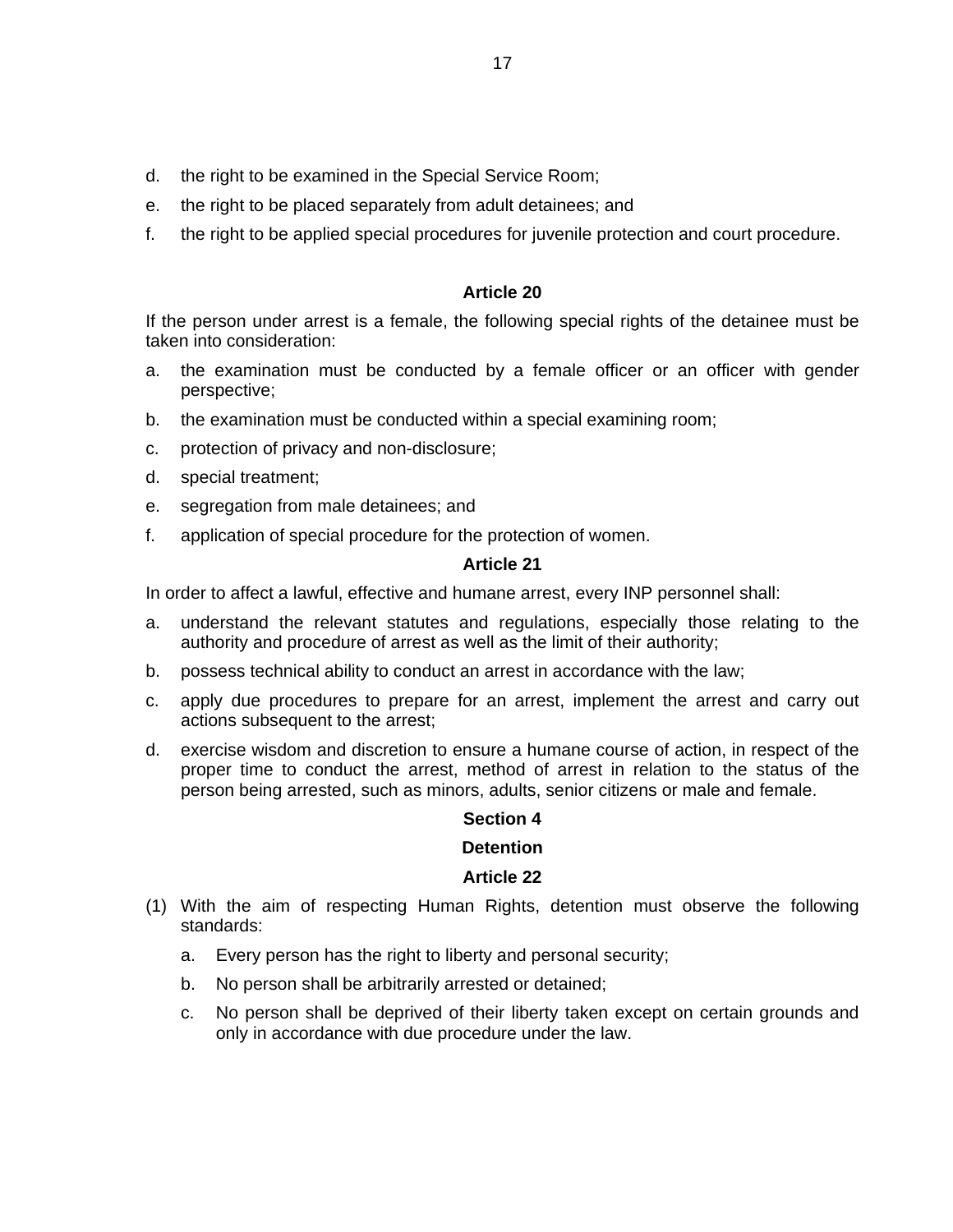- (2) Detention may only be carried out pursuant to the law and using procedures as set fort in the relevant regulatory provisions.
- (3) A detainee whose freedom has been removed must continue to be treated as innocent pending a judgment having permanent binding legal force.

- (1) Detention must at all times observe international human rights principles and standards as follows:
	- a. any person whose freedom has been removed must continue to be treated with humanity and respect for the inherent dignity of the human person;
	- b. any person accused of a crime must be presumed innocent until proven guilty by a court judgment;
	- c. a suspect/detainee is entitled to an explanation of the cause of arrest and the charges initiated against him;
	- d. prior to trial, a suspect may be released from detention subject to certain guarantees and on special grounds, including:
		- 1) the person undertakes to not repeat the crime;
		- 2) the person undertakes to not destroy evidence;
		- 3) the person will not attempt an escape.
	- e. a detainee shall not be tortured, treated in a cruel and inhumane manner, receive degrading treatment or punishment, or subjected to other threats;
	- f. a person may only be detained in an official detention facility; families and legal counsel of the detainee must be informed of the location and status of detention;
	- g. a detainee has the right to legal counsel;
	- h. a detainee has the right to communicate and have access to communicate with his/her family;
	- i. a detainee has the right to adequate medical service and have his/her medical records maintained;
	- j. a detainee must have his/her right to communicate with his/her legal counsel fulfilled;
	- k. a detainee who lacks understanding of the language used by the authorities responsible for the detention has the right to receive information in a language he/she understands. If possible, a translator shall be provided without charge to prepare for trial;'
	- l. a detainee who is a minor must be segregated from adult detainees, female detainees from male detainees, and suspects from convicted criminals;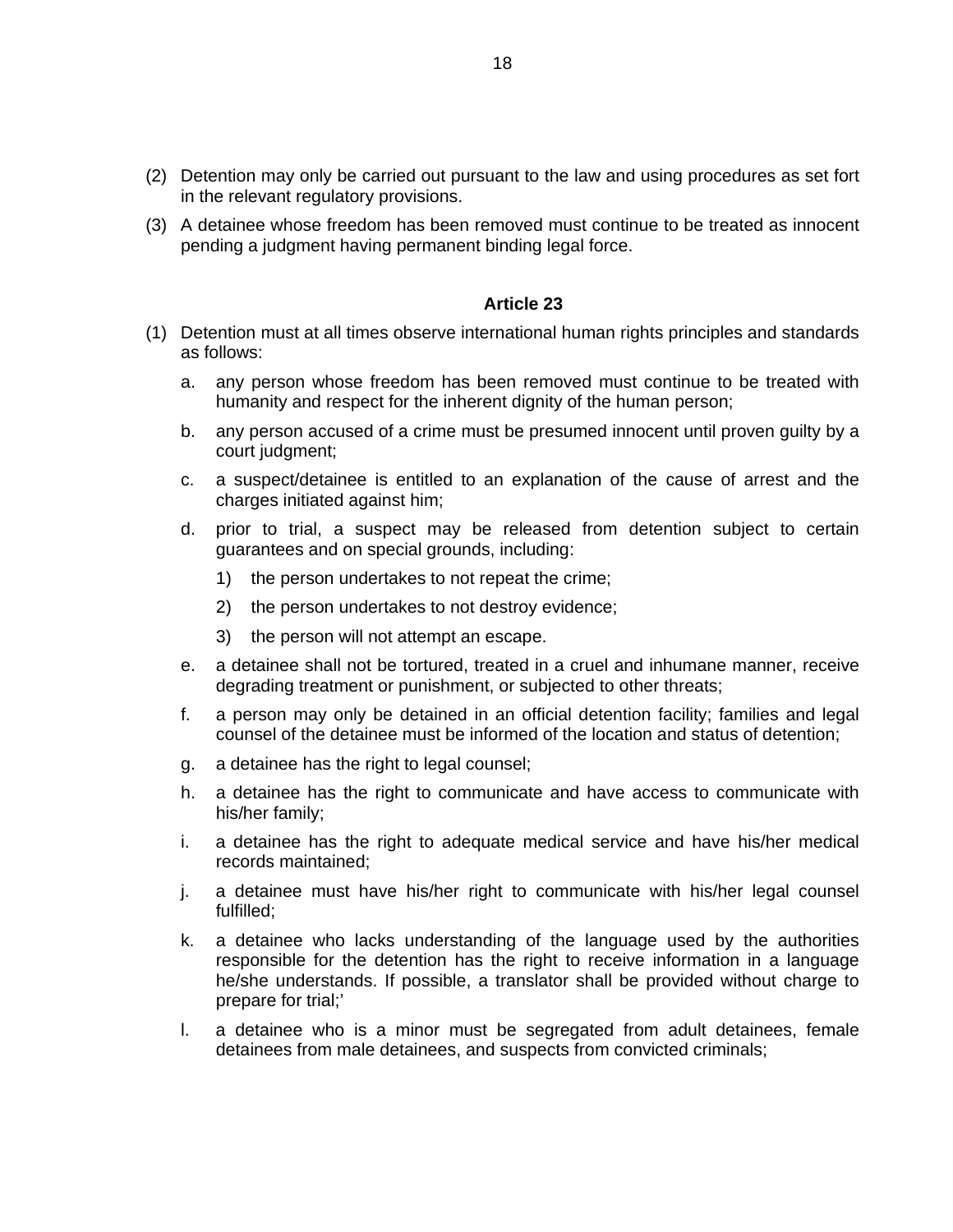- m. decision on the duration of detention and its lawfulness shall be made by the court or the competent authority;
- n. a suspect has the right to communicate with the outside world, receive family visits, and converse in private with a legal counsel;
- o. a suspect must be placed in a facility that is humane, designed to meet health requirements, with access to water, food, clothes, medical services, sport facilities and items of personal hygiene;
- p. a detainee has the right to practice worship according to his/her religion;
- q. every detainee has the right to appear before a court officer to be informed of the legality of his/her detention;
- r. the special rights and status of female and child detainees must be respected;
- s. a detainee shall not be compelled to give a confession and testify against him/herself or others;
- t. oversight must be implemented on the fulfillment of the rights of detainees;
- u. a detainee shall not be made as a medical or science test subject which may adversely affect his/her health regardless of a consent being given by such detainee;
- v. circumstance and condition of interrogation must be recorded in detail;
- w. a detainee shall be treated properly and segregated from convicts;
- x. an interview between a detainee and his/her legal counsel may be supervised but shall not be heard by law enforcement officers;
- y. if he/she so requests a detainee or imprisoned person may be placed in a facility that is located close to his/her place of residence, if feasible.

In effecting detention, an officer shall be prohibited from:

- a. abuse his/her investigative powers to commit physical torture on a person;
- b. make threats or commit physical, psychological and/or sexual violence on a suspect in order to extract a statement or confession;
- c. commit harassment, insult or other actions that may be derogatory to human dignity; and
- d. request a reward or commit extortion on the detainee.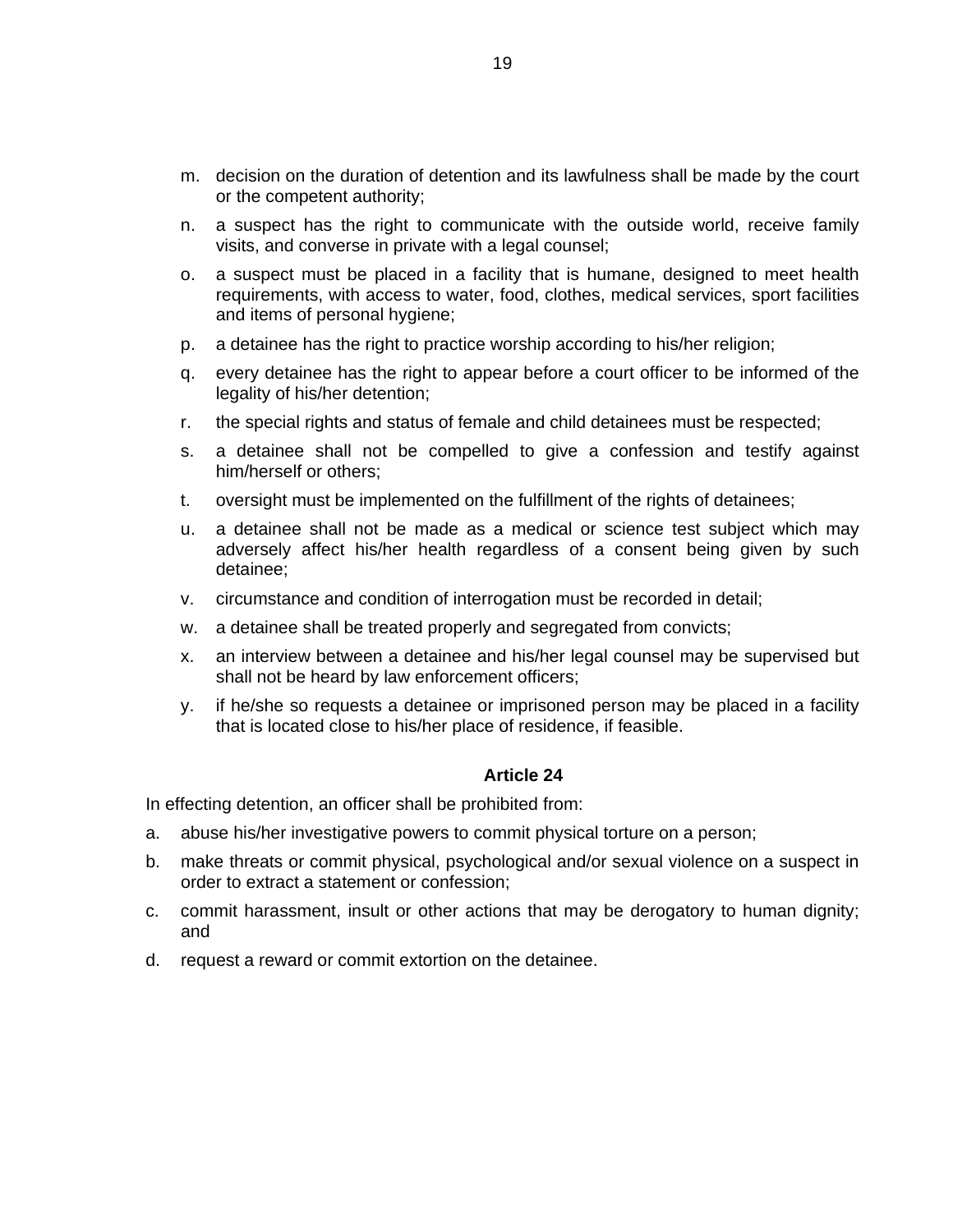In performing detention of a child, the officer must take into account:

- a. the detention should be exercised in pressing circumstances and only as a last resort;
- b. the right of the child to receive education opportunity and to grow/develop during custody;
- c. segregation from adult detainees; and
- d. application of special procedures for the juvenile protection and court proceedings.

#### **Article 26**

In performing detention of a female, the officer must take into account:

- a. detention in a special female detention facility;
- b. segregation from male detainees;
- c. protection of privacy;
- d. right to protection and facilities relating to the reproductive rights of women; and
- e. application of special procedures for the protection of women.

- (1) In conducting an examination of a witness, suspect or examination subject, the examining officer must:
	- a. provide opportunity to the witness, suspect or examinee to contact and be accompanied by a legal counsel prior to the commencement of the examination;
	- b. conduct the examination in a timely manner in accordance with the scheduled time;
	- c. commence the examination by enquiring the health condition and preparedness of the examinee;
	- d. explain the status of the examinee and purpose of the examination;
	- e. ask questions in a clear, polite and easily understood language;
	- f. ask questions that are relevant to the purpose of the examination;
	- g. observe and respect the right of the examinee/witness to provide a statement in a free manner;
	- h. respect the rights of the witness/examinee to refuse to provide a statement on matters of confidence in regards to his/her profession;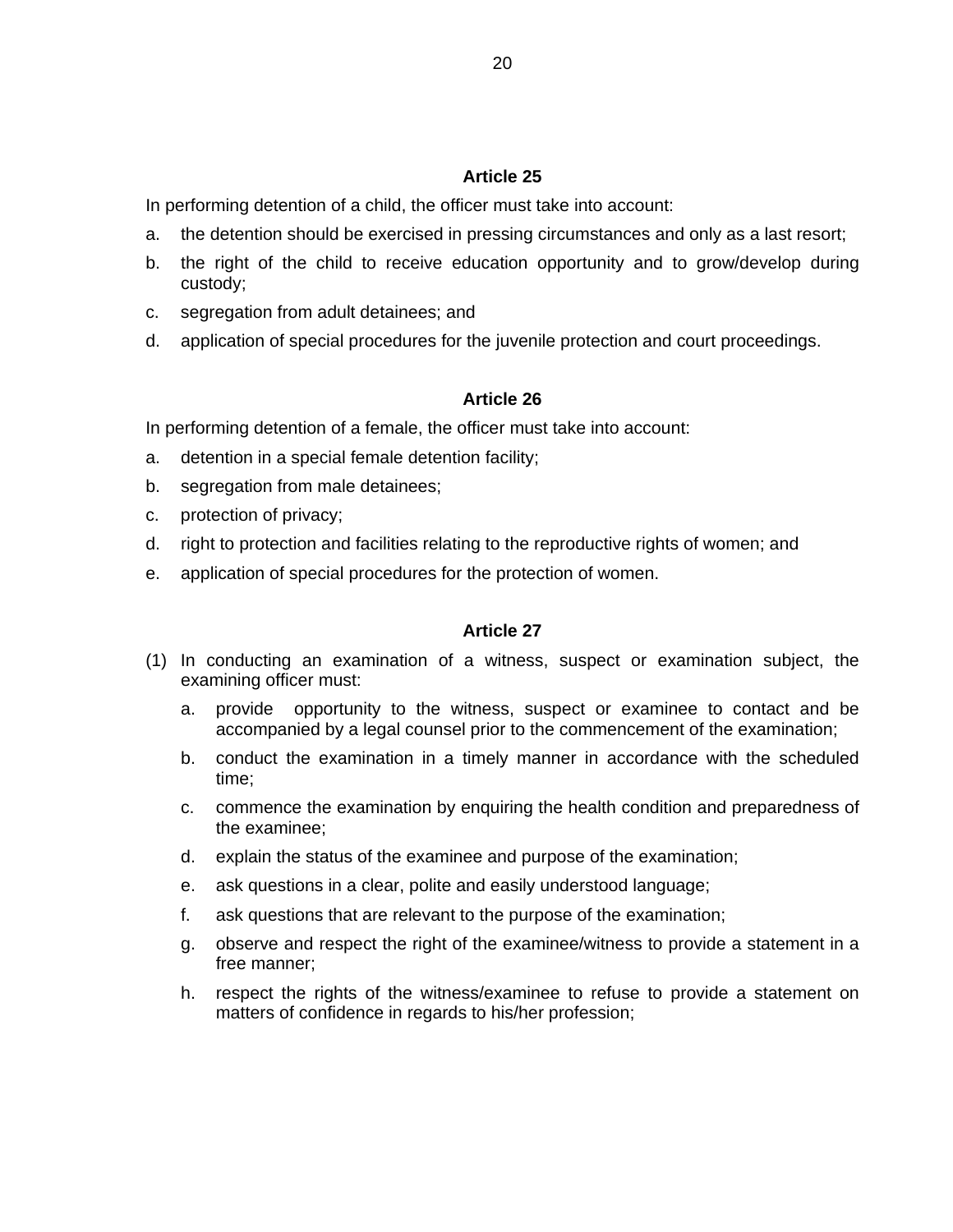- i. conduct the examination within a duration as necessary, taking into consideration the condition and willingness of the examinee;
- j. provide opportunity for the examinee to rest, worship, eat, and attend to personal needs in accordance with the prevailing regulations;
- k. record in the examination report all statements given by the witness/examinee in accordance with the purpose of the examination;
- l. read the report of the examination to the examinee in an understandable language before concluding the examination;
- m. have the examination report signed by the examining officer, the examinee/witness and/or the person witnessing the examination process;
- n. provide opportunity to the witness or suspect to provide additional statement even after conclusion of the examination.
- (2) In conducting an examination of a witness, suspect or examinee, the examining officer shall not:
	- a. examine the witness, suspect or examinee prior to their being accompanied by a legal counsel, except upon their consent;
	- b. unreasonably delay the examination in prejudice of the interest of the examinee;
	- c. fail to enquire the health condition and preparedness of the examinee at the onset of the examination;
	- d. omit to explain the status of the examinee and the purpose of the examination;
	- e. ask questions that are difficult to understand for the examinee, or in a harsh voice, or in an intimidating or threatening manner;
	- f. ask questions that are unrelated and irrelevant to the purpose of the examination;
	- g. abuse, degrade or disrespect the rights of the examinee;
	- h. exercise violence or make threats of violence, whether physical or psychological, with the purpose of extracting statement, information or confession;
	- i. force the examinee/witness to provide information regarding confidentiality matters relating to the examinee's/witness's position;
	- j. persuade, affect or deceive the person being examined to commit or not commit an action which may adversely affect his/her rights;
	- k. conduct the examination during nighttime without the presence of legal counsel and without legitimate grounds;
	- l. deny opportunity from the examinee to rest, worship, eat and attend to other personal needs without legitimate grounds;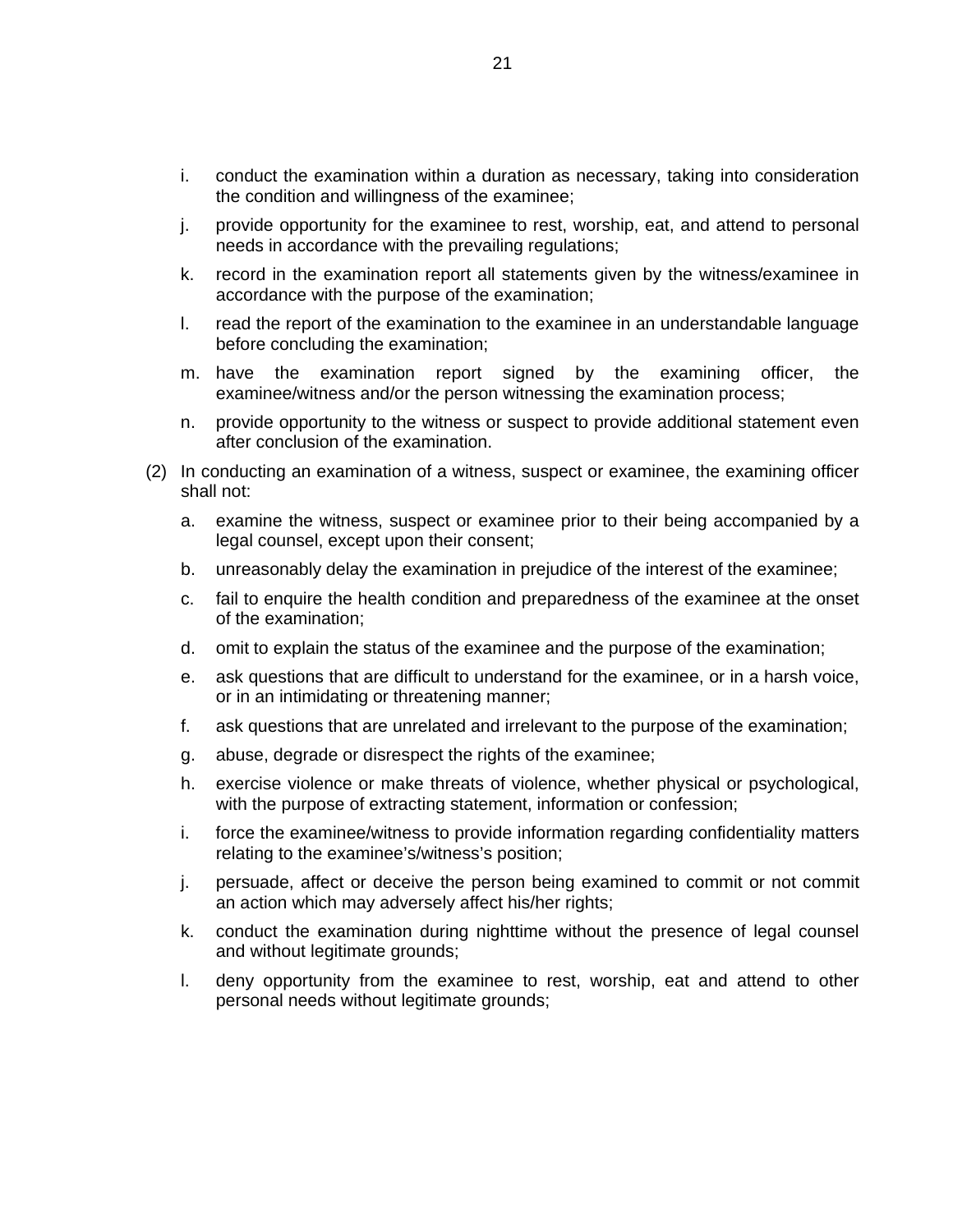- m. manipulate the result of the examination by omitting parts of statement or modify the statement given by the examinee, in a manner which deviates from the purpose of the examination;
- n. deny the witness opportunity to present a favorable witness for examination;
- o. obstruct the legal counsel from providing legal assistance to the witness/defendant being examined;
- p. carry out the examined at a location which contravenes the provisions of the law;
- q. fail to read the result of the examination to the examinee in an understandable language prior to concluding the examination;
- r. fail to sign the examination report, and have the same signed by the examinee or the person witnessing the course of the examination.

In conducting examination of a child, the officer must take into consideration:

- a. the right to be assigned a special child escort;
- b. the right to be accompanied by the parents or guardian; and
- c. application of special procedures for the juvenile protection and court proceedings.

#### **Article 29**

In performing detention of a female, the officer must take into account:

- a. detention in a special female detention facility;
- b. protection of privacy;
- c. the right to be accompanied by a social worker or another professional in addition to a legal counsel; and
- d. application of special procedures for the protection of women.

#### **Section 6**

#### **Investigation at the Crime Scene**

- (1) In processing a crime scene, the examining officer shall:
	- a. examine the crime scene in accordance with the relevant laws and regulations;
	- b. conduct the examination with thoroughness with the aim of collecting information, gathering evidence, maintaining the integrity of the crime scene and examine all objects relevant to the purpose of the crime scene examination;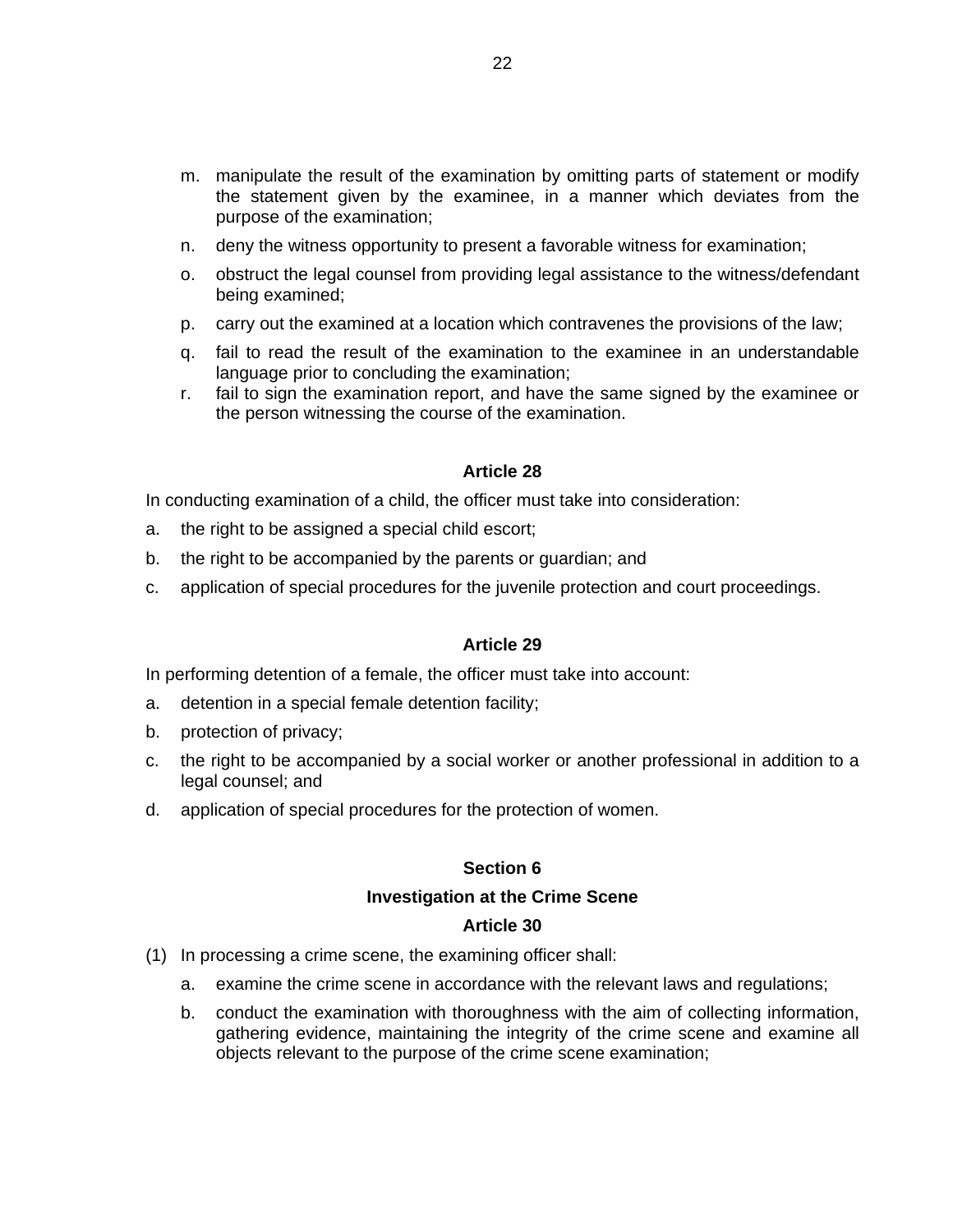- c. seal the crime scene and prohibit any unauthorized person from entering the premises in a reasonable, firm and polite manner;
- d. seek information material to the resolution of the case from persons at the crime scene in a polite manner;
- e. conduct measures at the crime scene only for the interest of duty within the officer's scope of authority;
- f. observe and respect the rights of persons to provide statement in a free manner;
- g. conduct the examination within the necessary time and reopen the crime scene after processing has been concluded;
- h. record all information and statement acquired at the crime scene in the crime scene examination report;
- i. sign the examination report, and have the same signed by the examinee/witnesses and/or person witnessing the crime scene examination.
- (2) In examining a crime scene, the examining officer shall not:
	- a. engage in careless conduct which may jeopardize the integrity of the crime scene and other objects;
	- b. seal off the crime scene in an excessive fashion (in terms of duration and physical boundaries) and/or conduct other measures that are irrelevant to the interest of the examination;
	- c. engage in arrogant conduct, limit the rights of a person or group that are irrelevant to the purpose of the crime scene examination;
	- d. conduct actions at the crime scene beyond his/her authority;
	- e. fail to observe/respect the rights of persons at the crime scene;
	- f. deliberately prolonging examination of the crime scene and/or failing to reopen the crime scene despite the examination having been concluded.

- (1) In examining a vehicle, the examining officer shall:
	- a. clearly and politely inform the owner of the vehicle on the need to conduct an examination of the vehicle;
	- b. provide an apology and request the owner/ operator/ passengers willingness to have the examination conducted;
	- c. conduct the examination thoroughly in order to attain the objective of the examination in a sympathetic manner;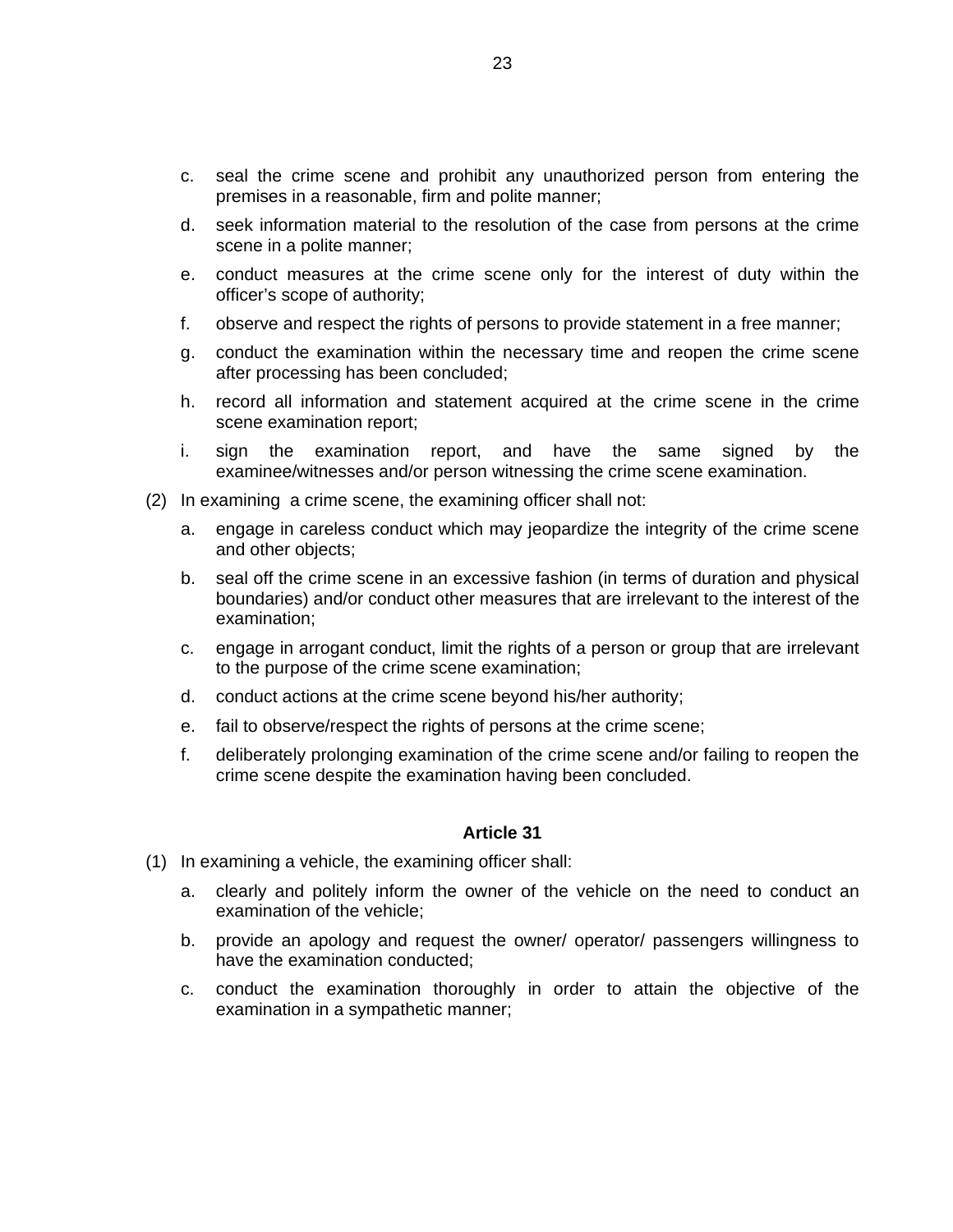- d. conduct the examination using the appropriate techniques and methods for official duty within his/her authority;
- e. observe and respect the rights of persons related to the vehicle: owner, passenger, operator;
- f. conduct the examination within the necessary period and allow the vehicle to resume its journey upon conclusion of the examination;
- g. convey appreciation for the examination;
- h. record all statements and information including evidence acquired in the report.
- (2) In examining a vehicle, the examining officer shall not:
	- a. conduct the examination without informing owner/operator of the vehicle regarding the need for such examination;
	- b. engage in arrogant conduct during the examination;
	- c. conduct the examination in an arbitrary manner with the aim of adversely affecting the person being examined;
	- d. conduct the examination in a careless fashion inconsistent with the proper method and procedure and/or outside the scope of his/her authority;
	- e. abuse or disrespect the rights of persons related to the vehicle: owner, passenger, operator;
	- f. deliberately prolonging the examination in order to adversely affect the person being examined and/or limiting his/her freedom.

#### **Section 7**

#### **Search of a Person and Place/Home**

- (1) In conducting a search, the examining officer shall:
	- a. inform regarding the need to conduct the search in a clear and polite manner;
	- b. offer an apology for the intrusion of privacy caused by the search;
	- c. present a warrant and/or identity of the officer;
	- d. conduct the search to achieve the intended objective in a thorough, polity, ethical and sympathetic manner;
	- e. conduct the search pursuant to the proper method and procedure for the interest of duty within the officers scope of authority;
	- f. observe and respect the rights of the person being searched;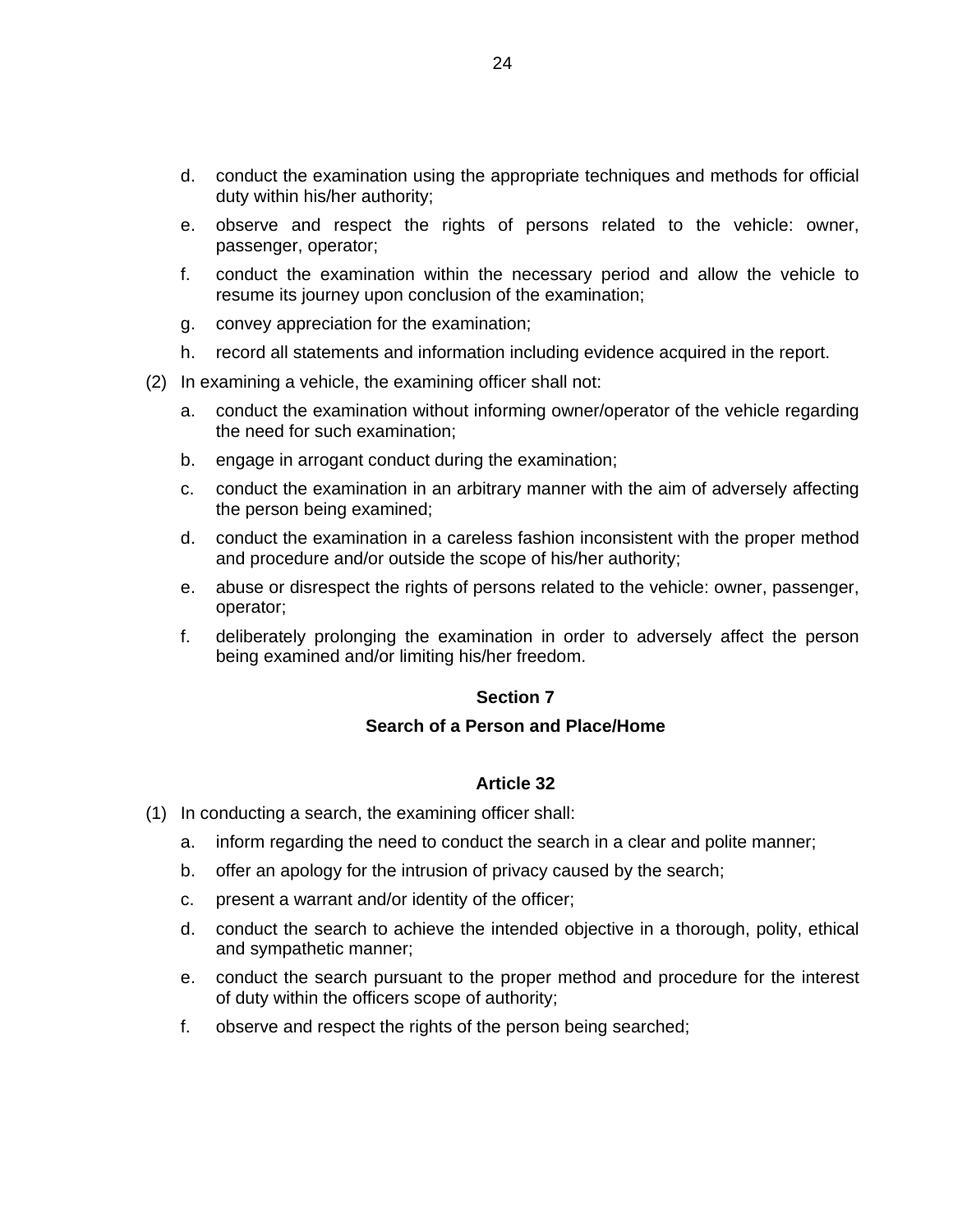- g. engage a female officer to conduct a search on a female person;
- h. conduct the search within a period as necessary;
- i. convey appreciation for the opportunity to conduct the search.
- (2) In conducted a search upon a person, the examining officer shall not:
	- a. conduct the search without clearly informing the need to conduct such measure;
	- b. conduct the search in an excessive manner which results in the violation of privacy of the person being searched;
	- c. conduct the search in an impolite and unethical manner;
	- d. conduct the search in deviation of the standard method and procedure, and or going beyond the scope of his/her authority;
	- e. abuse and/or disrespect the rights of the person being searched;
	- f. prolong the search so as to cause adverse effect on the person being searched;
	- g. conduct a search on a female person by a male officer in an open space and in violation of the code of ethics.

- (1) In conducting a search of a place, the officer shall:
	- a. meet all administrative aspect of the examination;
	- b. inform the local community leader regarding the need and target of the search;
	- c. inform the occupant of the need and objective of the search;
	- d. present a warrant and/or identity of the officer;
	- e. conduct the search to acquire an object or person in a thorough, polite, ethical and sympathetic manner and at all times accompanied by the occupant;
	- f. conduct the search in accordance with the proper method and procedure for the interest of duty and within the scope of authority;
	- g. apply search techniques that allow attainment of result in the optimum manner, which renders minimum damage and/or disruption of the rights of the person being searched;
	- h. if the object or person constituting the subject of the search has been found, ensure that the process of securing the evidence is witnessed by the person being searched or the local community leader;
	- i. convey appreciation for the opportunity to conduct the search;
	- j. prepare a minute of the search to be signed by the relevant officers, the person being searched and witnesses.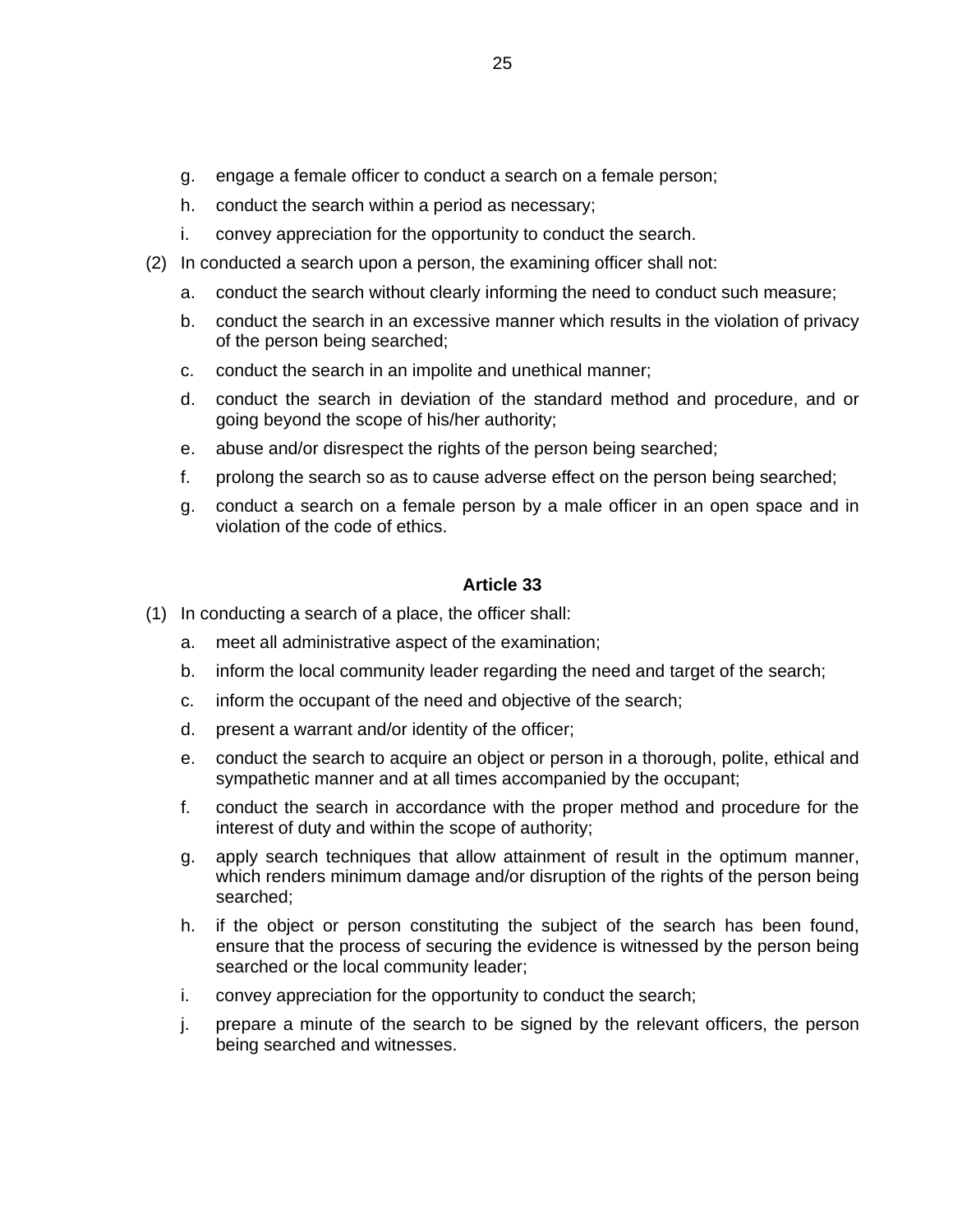- (2) In conducting a search of a place, the officer shall not:
	- a. fail to meet the administrative aspect of the examination;
	- b. fail to inform the local community leader of the need and object of the search;
	- c. fail to inform the occupant of the need and objective of the search;
	- d. conduct the search in an arbitrary fashion thereby causing material damage or loss on the part of the person being searched;
	- e. conduct the search outside official duty and his/her scope of authority;
	- f. conduct the search in an excessive fashion thus causing damage or disruption of the rights of the person being searched;
	- g. conduct collection of items without being witnessed by the person being searched or the community leader;
	- h. seize objects that have no relevant to the crime that occurred;
	- i. engage in arrogant conduct against the person being searched;
	- j. entrap the victim/suspect in order to fabricate evidence;
	- k. fail to prepare a minute of the search.

#### **Section 8 Seizure of Evidence**

- (1) In seizing evidence, the officer shall:
	- a. meet all administrative aspect of the investigation;
	- b. seize only items that has bearing on the investigation;
	- c. inform the purpose of the seizure to the owner;
	- d. apply technique and method of seizure which are inline with the provisions of the law;
	- e. maintain the seized evidence in accordance with the provisions of the law;
	- f. store the seized object at the state depository house; and
	- g. prepare a report on the seizure and provide a receipt of the items seized to the rightful person.
- (2) In conducting a seizure of evidence, the officer shall not:
	- a. conduct seizure without fulfilling the necessary administrative requirements;
	- b. fails to communicate the purpose of the seizure;
	- c. conduct seizure of items that are irrelevant to the ongoing investigation;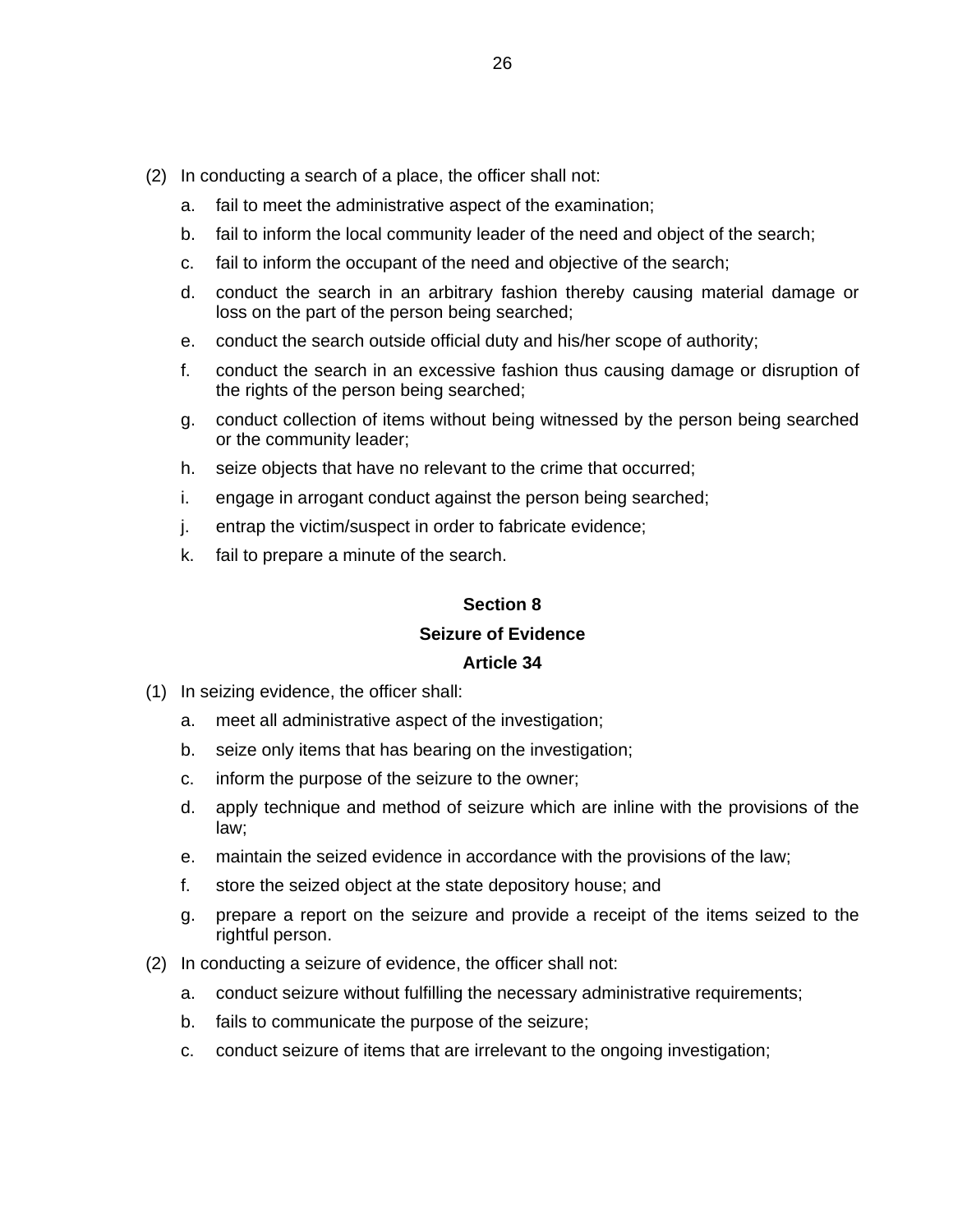- d. carry out the seizure in an unlawful manner;
- e. fail to provide a receipt of the items seized to the rightful person;
- f. fail to prepare a report following conclusion of the seizure;
- g. neglect the object that has been seized or fail maintain the object in accordance with the law;
- h. take possession of, own, use, and sell the object in an unlawful manner.

#### **CHAPTER IV**

#### **HUMAN RIGHTS PROTECTION FOR CRIMINAL SUSPECTS**

#### **Part One**

#### **Presumption of Innocence**

#### **Article 35**

- (1) Any person charged with a crime has the right to be presumed innocent until proven guilty according to law in a public trial and accorded with all the guaranteed measures of defense.
- (2) Every INP personnel must understand the material notions embodied in the principle of presumption of innocence, in that:
	- a. decision of guilt or innocence shall only be made by the competent court of law, through a trial conducted in the due and proper manner and the defendant has been given all his guarantees for a defense;
	- b. the right to be presumed innocent until guilty by a court of law is a basic right to ensure a fair trial.
- (3) Every INP officer shall apply a presumption of innocence during the conduct of an investigation by treating all persons under arrest or in custody or who are free during the investigation as innocent persons.

#### **Part Two**

#### **Rights of the Suspect**

#### **Article 36**

The suspect shall have the following rights:

- a. to immediately be examined by investigators and have the case file transferred to the prosecutor;
- b. for the purpose of preparing a defense, to be informed in a clear and understandable language regarding the charges at the commencement of the investigation;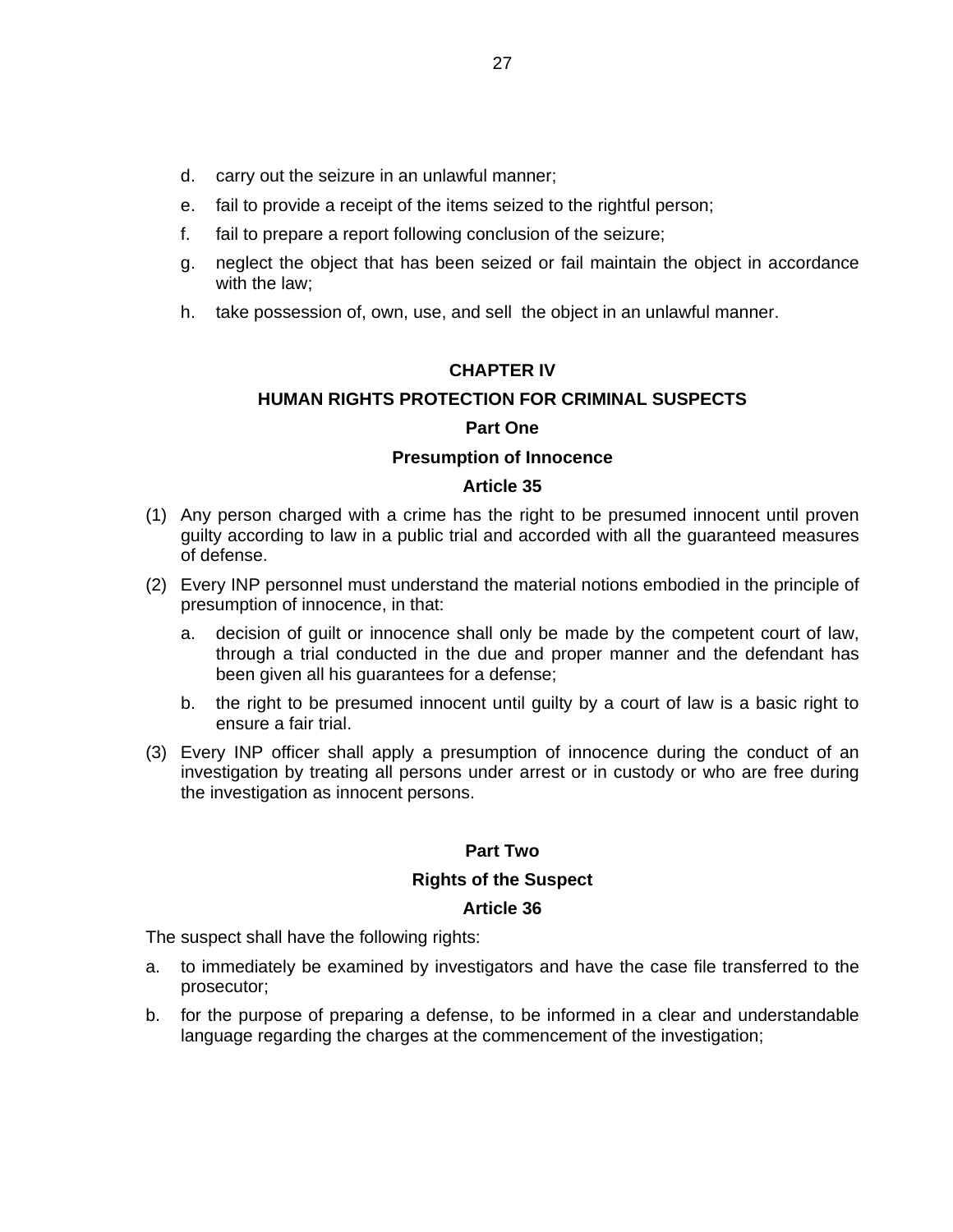- c. during examination, to be free to give his/her statement to investigators;
- d. during examination, to receive at any time the assistance of a translator; in the event the suspect is mute and/or hearing impaired Article 178 of the Procedural Code will apply;
- e. for the purpose of defense, to receive legal assistance from one or more legal counsel for the duration and at every level of the investigation, in accordance with the method prescribed under the law;
- f. to choose a legal counsel;
- g. in the event the suspect is charged with a crime punishable by death or imprisonment of fifteen years or more, or cannot afford a legal counsel and is facing a possible punishment of fifteen years or more and has not appointed a legal counsel, to have a legal counsel appointed by the authorities, and such appointed legal counsel shall render his/her service free of charge;
- h. in the case where the suspect is held in custody, to contact his/her legal counsel in accordance with the law;
- i. in the event the suspect is of foreign nationality and is held in custody, to communicate with the representative of his/her country with respect to the case at hand;
- j. in the event the suspect is held in custody, to contact and receive visits by a personal physician for medical purposes, whether or not related to the proceeding at hand;
- k. in the event the suspect is in custody, to have his/her arrest informed by the competent authority to his/her relatives or other persons living at the same house or any other person whose assistance is required by the suspect in order to gain legal assistance or guarantee for suspension;
- l. to contact and receive visits from persons having family or other relationship with the suspect in order to acquire a guarantee for suspension of arrest or in order to gain legal assistance;
- m. to directly or through his/her legal counsel contact and receive visits from family members for purposes unrelated to the case in connection with the suspect's employment or family matters;
- n. to dispatch letters to his/her legal counsel, and receive letters from his/her legal counsel and relatives whenever needed, and to that end to be provided with stationeries;
- o. to not have his/her mail correspondence with his/her legal counsel or relatives screened by the investigators, prosecutors, judge or other detention facility officers, except when there is sufficient grounds to suspect that such correspondence has been misused;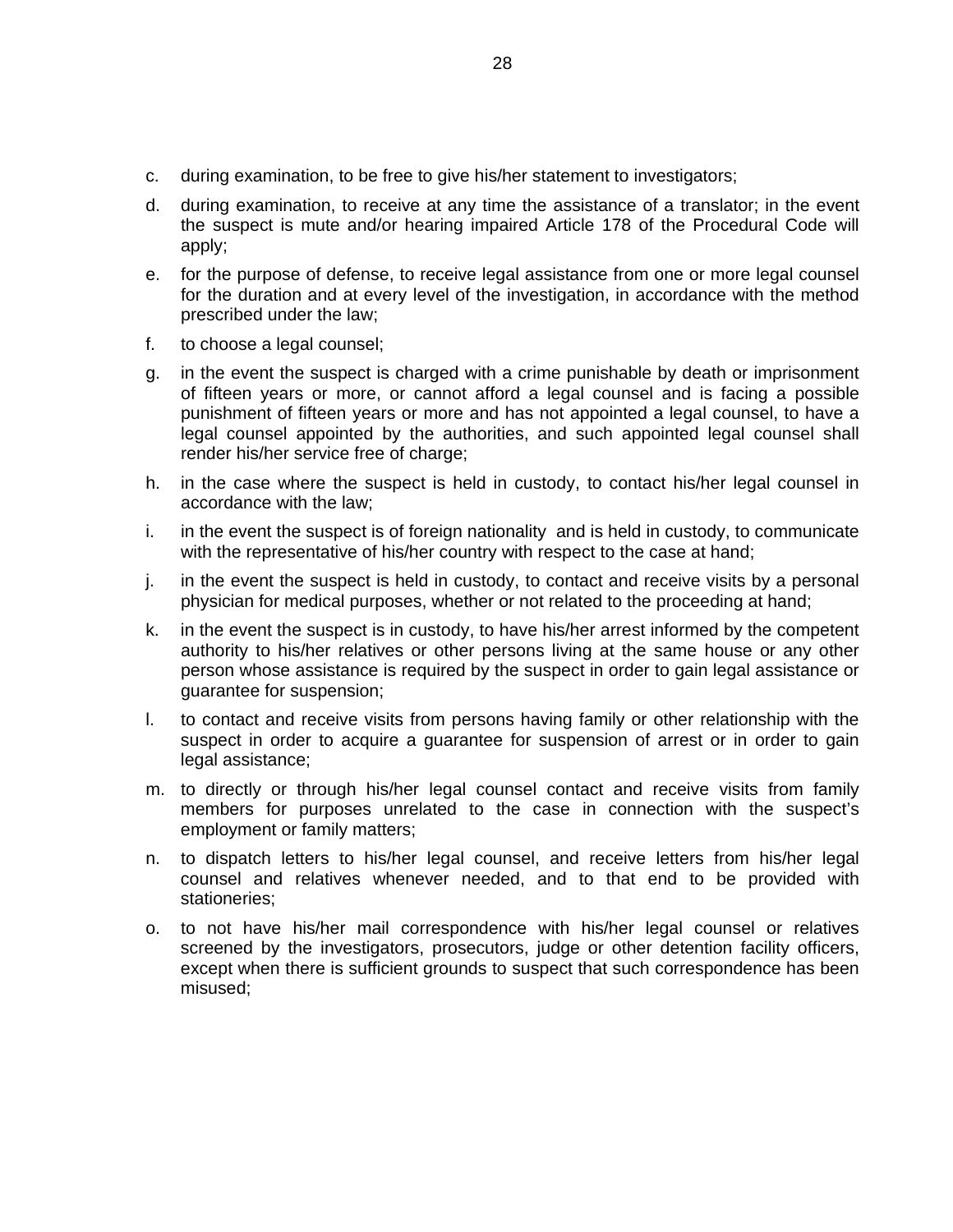- p. in the event the correspondence are screened or examined by investigators, to have such measures to be informed to the suspect and for such letter to be returned to the sender after having the word "reviewed" stamped onto the letter;
- q. to contact and receive visits from a religious figure;
- r. to submit and present witnesses and/or any person have expertise to provide a statement in favor of the suspect;
- s. to be free from the burden of proof; and
- t. to file for damages and rehabilitation in accordance with the provisions of the law.

#### **Part Three**

#### **Right to a Fair Trial**

#### **Article 37**

- (1) Every person shall have equal right to a fair and public hearing by an independent and impartial tribunal, in the determination of his rights and obligations and of any criminal charges against him.
- (2) To ensure that a person is tried in a fair manner, all investigations into the crime charged against such person must be conducted in an ethical manner (i.e. not through torture or other cruel and inhumane treatment) and in accordance with the laws and regulations applicable to such process of investigation.
- (3) Manifestation of treatment of a person receiving fair trial are as follows:
	- a. Every statement made by a person (witness or suspect) shall be recorded by the officer in charge of the case.
	- b. The officer shall respect the human rights of the witness and suspect.
	- c. The officer shall treat and provide service in a fair manner to the witness and suspect.
	- d. The officer shall provide opportunity to the witness or suspect to provide additional statements despite the conclusion of the examining session.

#### **Part Four**

#### **Respect of the Dignity and Privacy of a Person**

- (1) Every INP personnel in carrying out an investigation shall respect the dignity and privacy of a person, particularly during the examination of the witness, victim and suspect, search of a person, vehicle, scene of the crime, and the interception of correspondences and communications.
- (2) The principles as described in paragraph (1) include: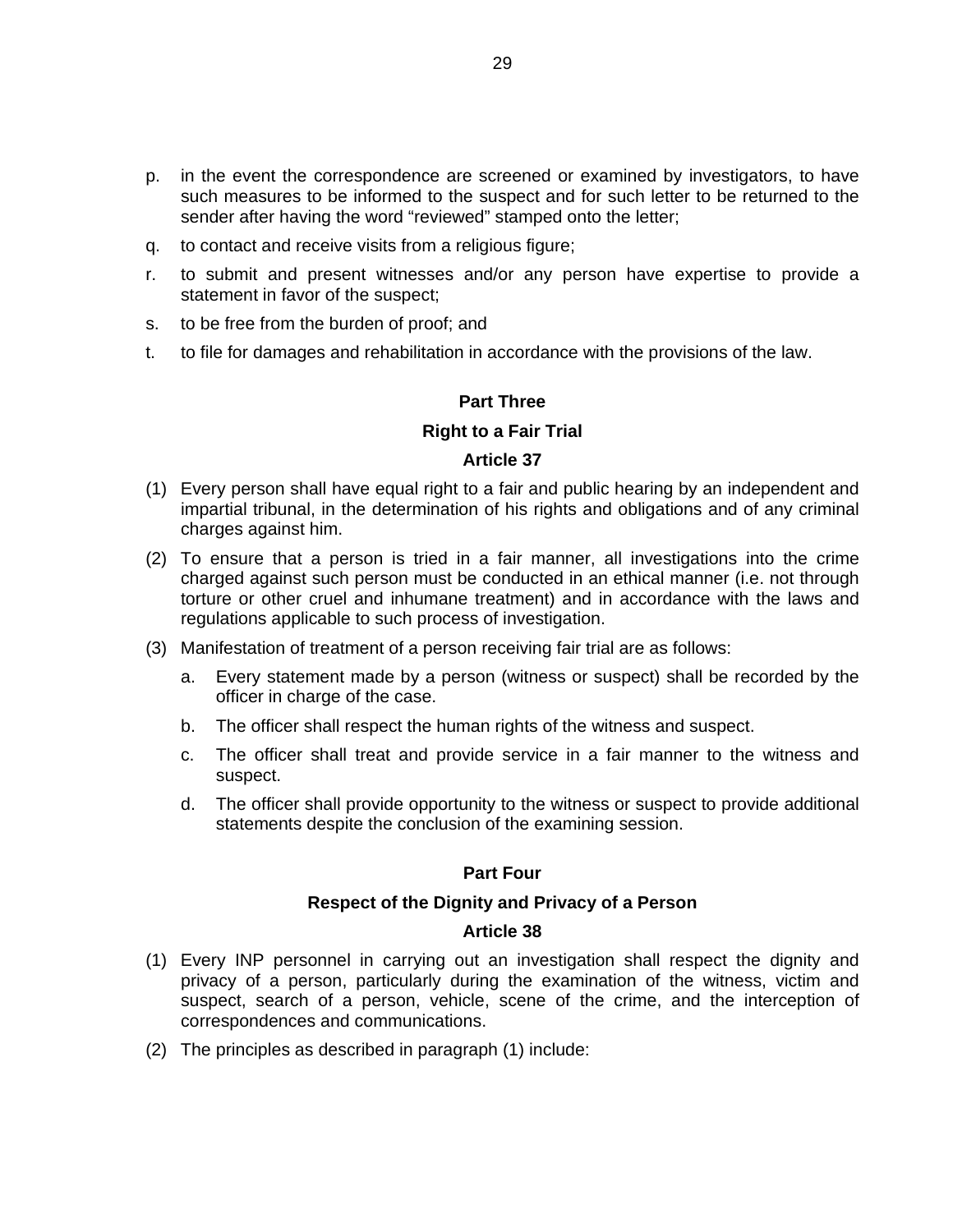- a. every person shall have the right to protection from unlawful assault against his honor and reputation;
- b. every person shall have the right to protection of his privacy relating to confidential information on his family/household;
- c. every person shall have the right to protection of privacy in communicating with family members and/or legal counsel;
- d. no physical or mental pressure, torture, inhumane or degrading treatments shall be exerted on a suspect, witness or victim in obtaining information;
- e. no person shall be compelled to confess or to testify against themselves;
- f. victims and witnesses are to be treated with compassion and consideration;
- g. investigatory activities shall be conducted only lawfully and with due cause;
- h. neither arbitrary, nor unduly intrusive investigatory activities shall be permitted;

#### **CHAPTER V**

# **HUMAN RIGHTS ORIENTED ENFORCEMENT OF PUBLIC ORDER AND SECURITY Part One**

#### **Conduct of Officers**

- (1) As a state apparatus in charge of maintaining public order, every INP personnel must understand his professional obligation to monitor situations that can potentially turn into serious disorders or carry high risk of threat against security and public order.
- (2) Every INP personnel shall :
	- a. treat victims, witnesses, suspects/detainees and every person requiring police services in a fair and professional manner in accordance with the law;
	- b. provide protection to claimants/witnesses/expert witnesses and suspects both physically and mentally from any form of threat and fear;
	- c. provide protection to members of society requesting assistance upon receiving threat or pressure from other persons;
	- d. take the necessary measure to protect lives, property and the community from all forms of civil disorder.
- (3) Every INP official must continually develop and enhance trainings for the benefit of his personnel, particularly with regard to methods of communication, negotiations, protection, guidance, safeguarding, issuance and public service.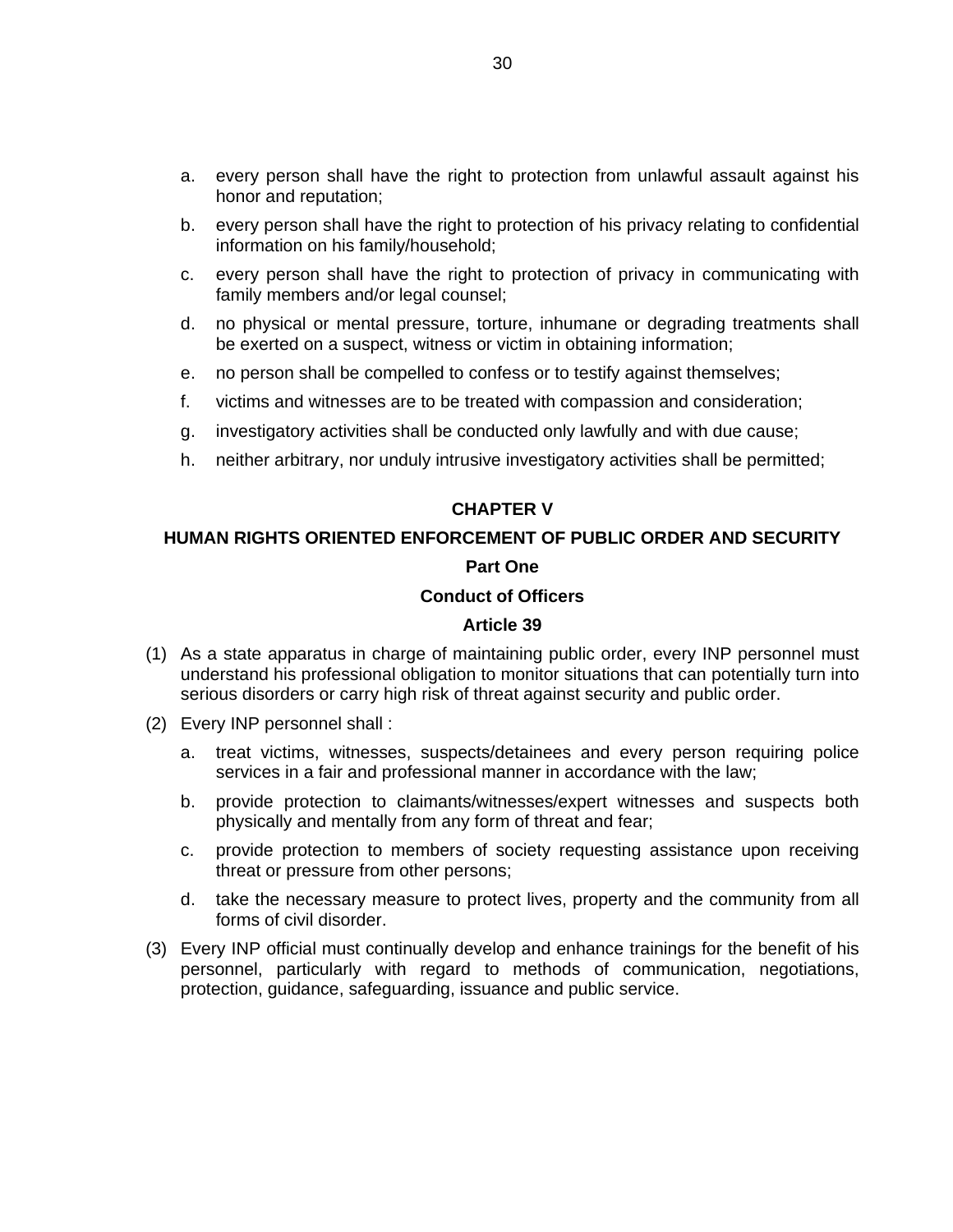In maintaining public order, no INP personnel shall:

- a. behave in an arrogant manner, act arbitrarily or harm public feeling thus eliciting antipathy or adverse impact on society;
- b. commit discriminative actions;
- c. protect an offender or a person whose legal proceeding is currently being handled;
- d. deliberately obscure the fault of the persons whose legal proceeding is currently being handled;
- e. demand reward from the community purportedly as compensation for protection or to cover operational costs in undertaking policing service;
- f. carry out illegal sting operations or without the proper official instruction or permission from the commanding officer;
- g. carry out illegal sting operations or police actions and disclosing activities that would violate the principle of presumption of innocence or privacy;
- h. deliberately leave a person in need of assistance to preserve his life or property;
- i. commit excessive police actions, thus potentially bringing harm to the community;

#### **Part Two**

#### **Human Rights Protection During Emergencies**

- (1) In facing emergencies officially proclaimed by the competent authority, in line with Article 4 of the Covenant on Civil and Political Rights, INP personnel shall take action which may reduce or limit the civil and political rights of the people.
- (2) The state's obligation or civil and political rights which shall not be derogated in overcoming a situation of emergency involve the following rights:
	- a. the right to live
	- b. the right to be free from torture
	- c. the right to be free from slavery
	- d. the right to be free from imprisonment on the ground of inability to fulfill a contractual obligation;
	- e. the right to be declared free of guilt of any criminal offence on account of any act or omission which did not constitute a criminal offence, under national or international law, at the time when it was committed
	- f. right to freedom of thought, conscience and religion.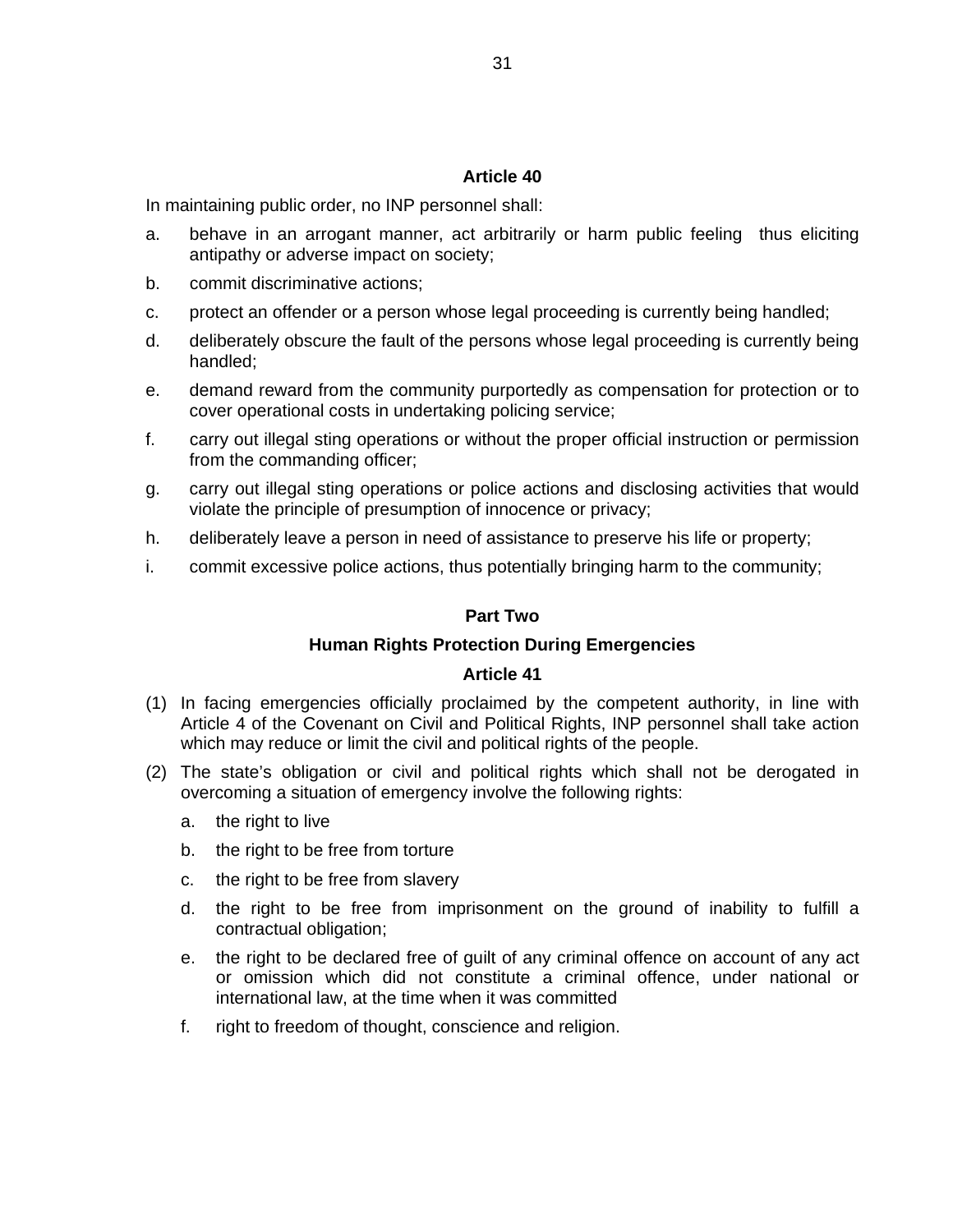- (3) Civil and political rights that can be derogated in addressing situations of emergencies as referred to in paragraph (1) are, among others:
	- a. the right to express one's opinion;
	- b. the right to elect and be elected;
	- c. the right to assemble/form union;
	- d. the right to have one's citizenship status revoked;
	- e. the right to information; and
	- f. the right to change location or domicile.
- (4) The actions as referred to in paragraph (1) are subject to the following conditions:
	- a. such action is strictly required during the emergency;
	- b. such action is in line with the INP's other obligations under international law;
	- c. such action shall not constitute discrimination solely on the ground of race, colour, sex, language, religion or social origin
- (5) The grounds and duration of an emergency situation must be announced to the public.

#### **Part Three**

#### **Protection of Human Rights During Civil Disorder**

#### **Article 42**

- (1) During situations of civil disorder, every INP personnel shall perform their duties of maintaining public order in a professional manner with due respect and protection of rights that cannot be derogated at any time and in any circumstances.
- (2) During a situation of civil disorder, if the state limits the rights of the population, every INP personnel shall comply with the order from the state and continue to protect the fulfillment of other human rights.

- (1) In seeking to overcome civil disorders, every INP personnel shall apply a series of actions, beginning from the least forceful or persuasive, before undertaking repressive actions or enforcement, in accordance with the principles of legality, necessity and proportionality.
- (2) In addressing civil disorder, no INP officer shall commit excessive action which may bring damage to the location of incident or the environment without legitimate grounds.
- (3) Any INP officer addressing a civil disorder shall at all times keep casualties and damage to minimum.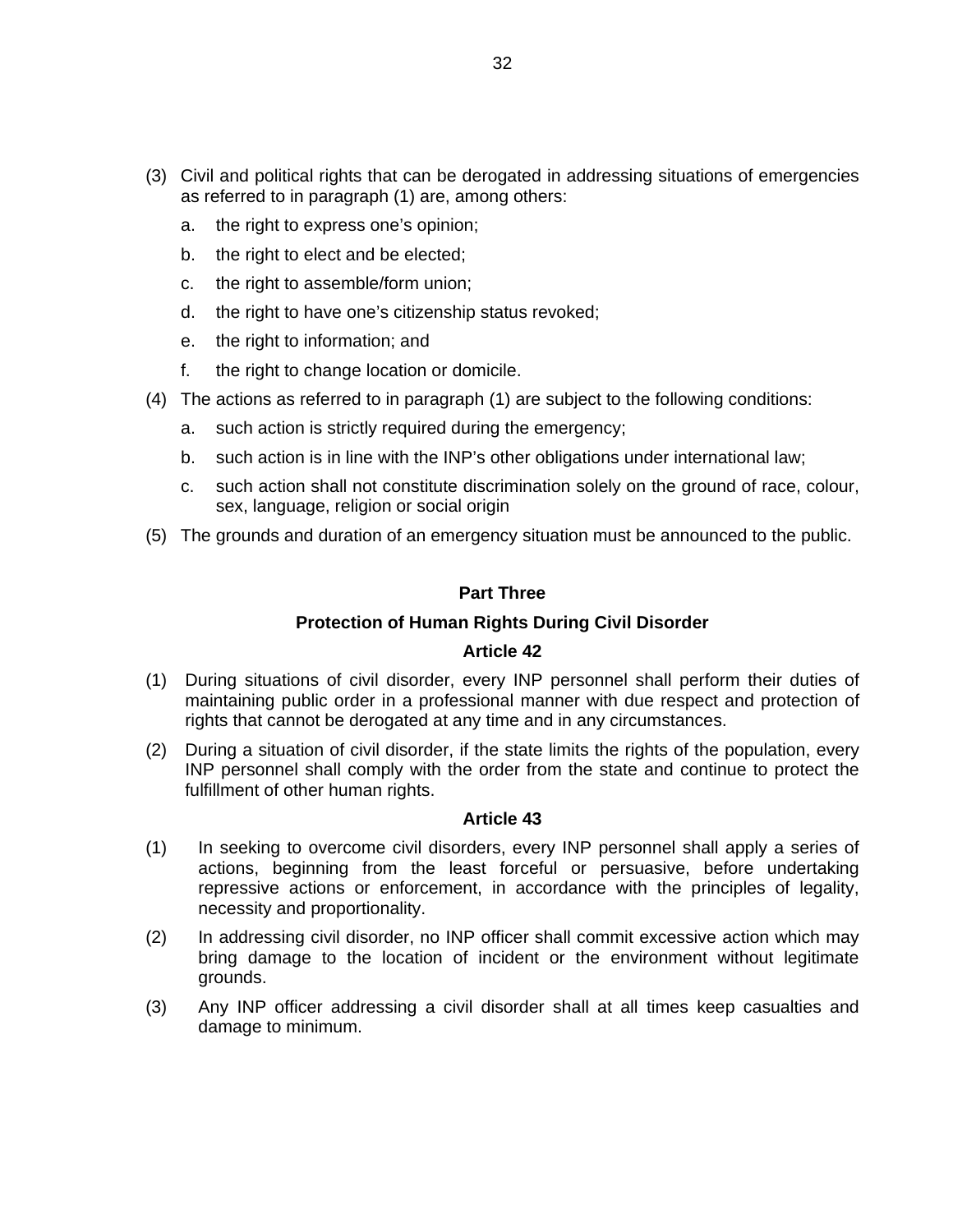- (1) No INP officer shall use force under the pretext of public interest or restoring public order.
- (2) INP officer are strictly forbidden to use force against persons who submits or has been taken into custody.

#### **Part Four**

#### **Use of Force and Firearms**

#### **Article 45**

Every INP officer in taking measures involving the use of force must take into consideration the following:

- a. non-violent actions and methods should be attempted first;
- b. use of force should only be practiced if strictly necessary;
- c. force may only be used for legitimate law enforcement;
- d. no exception nor grounds shall exist to permit the unlawful use of force;
- e. use and application of force must be proportional and only to achieve objectives permitted by law;
- f. use of power, firearms or equipment in applying force must be in proportion to the threat being faced;
- g. clear boundaries must be established for the use of firearms/equipment or the use of force;
- h. damage and injury resulting from the use of force must be kept to the minimum.

#### **Article 46**

- (1) All officers must be trained in the use of power, equipment and firearms that can be used in applying force.
- (2) All officers must be trained in non-violent techniques and methods.

- (1) The use of firearms shall be allowed only if strictly necessary to preserve human life.
- (2) Firearms may only be used by officers:
	- a. when facing extraordinary circumstances;
	- b. for self defense against threat of death and/or serious injury;
	- c. for the defense of others against threat of death and/or serious injury;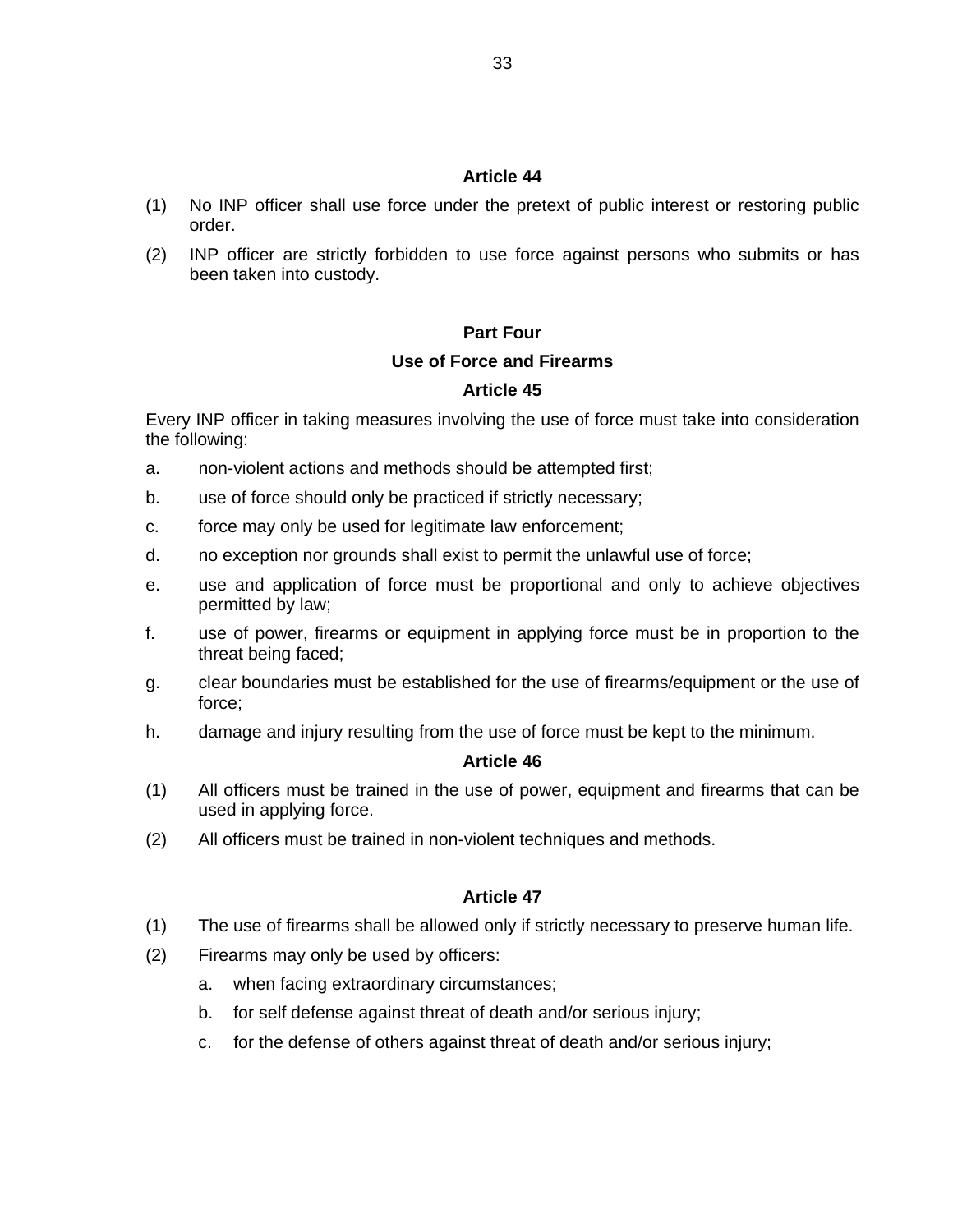- d. to prevent a serious crime that threatens the life of others;
- e. to restrain, prevent or stop a person who is committing will be committing an action that can endanger lives; and
- f. respond to a situation that endanger lives, where more persuasive measures are inadequate.

Every INP officer in carrying out police action using firearms must abide by the procedure on the use of firearms as follows:

- a. The officer must understand the law enforcement principles of legality, necessity and proportionality.
- b. Prior to the use of firearms, the officer must issue clear warning by:
	- 1. identifying one's self as an officer or personnel of the INP on duty;
	- 2. provide verbal warning in a clear and firm voice to the subject to desist, raise his/her hands, or lay down his/her weapon; and
	- 3. provide sufficient time for the order to be carried out.
- c. In extremely pressing circumstances where a delay could result in the loss of life or gross injury of the officer or another person within the vicinity, the warning as described in sub-paragraph b is not necessary.

- (1) Following the exercise of action using firearms, the officer shall:
	- a. report such use of firearms;
	- b. provide medical attention to any person sustaining gunshot wound;
	- c. notify the family or relatives of the injured or affected person; and
	- d. prepare a detailed report on the use of firearms.
- (2) If a person objects or feels adversely affected by the use of firearms by the officer as described in paragraph (1):
	- a. the officer shall provide a detailed explanation on the reason for the use of the firearms, what actions were taken and the result of such action;
	- b. the competent official must provide an explanation to the person who was adversely affected; and
	- c. investigation must be commenced in accordance with the law.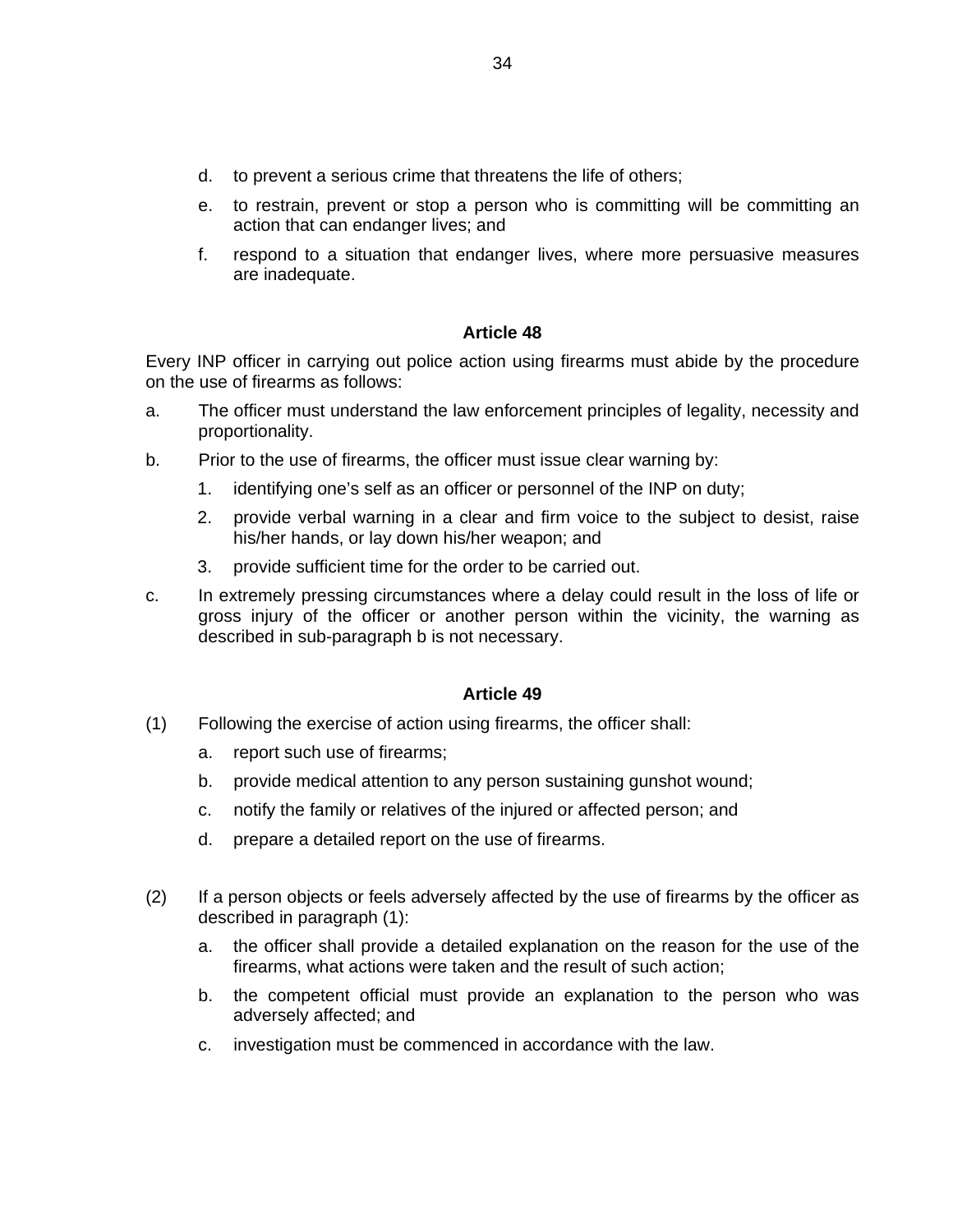#### **CHAPTER VI**

# **PROTECTION OF HUMAN RIGHTS IN PROVIDING SERVICE TO THE COMMUNITY**

#### **Part One**

#### **Principle of Service to the Community**

#### **Article 50**

- (1) In providing service to the community, every INP personnel shall:
	- a. provide service in a fair and partial manner, without regard to ethnicity, religion, race, class, economic status and gender;
	- b. provide service with due consideration of the aspiration and needs of the community;
	- c. provide service with due consideration of the principles of equality before the law;
	- d. provide service with special treatment of vulnerable groups.
- (2) Every INP official shall effect supervision of service rendered to the community by his personnel, in order to ensure the application of the principles as set forth in paragraph  $(1).$

#### **Part Two**

#### **Protection of Human Rights for Victims**

- (1) A victim or witness in a case being processed in court shall be entitled to
	- a. equal and effective access to justice;
	- b. rehabilitation from the suffering caused by the crime or a miscarriage of justice;
	- c. damages;
	- d. access to relevant information concerning violations and reparation;
	- e. receive attentive treatment which demonstrates respect to dignity;
	- f. receive information on their role, timeframe, and progress of their case;
	- g. a guarantee of their privacy, as well as protection from intimidation and retribution; and
	- h. receive material, medical, psychological and social assistance from the government or volunteers.
- (2) In order to enhance fulfillment of the victim's or witness' rights, the INP engages in cooperation, coordination and synergy with the relevant agencies.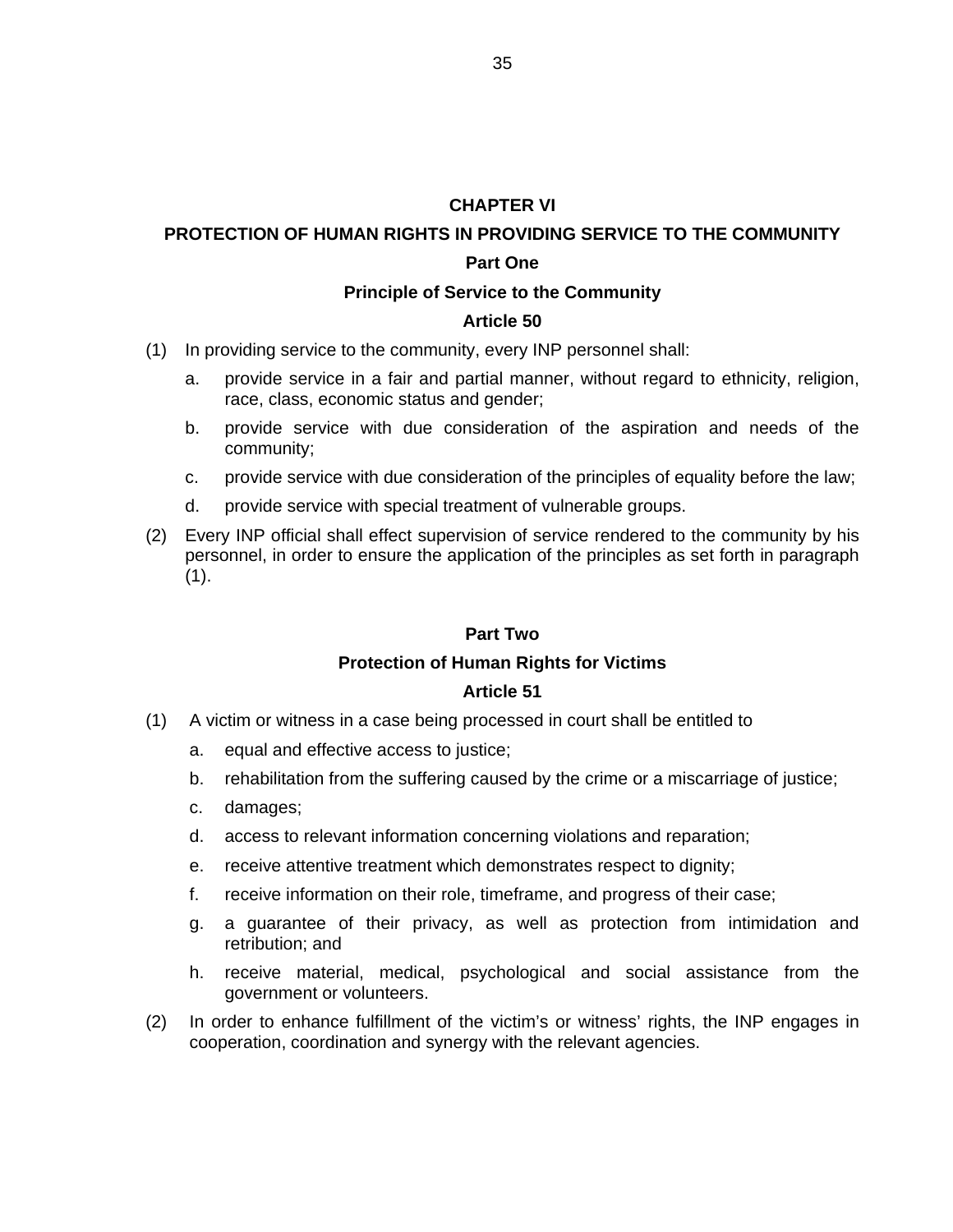Every INP officer in providing service to victims must uphold and respect the dignity of the victim, through the following measures:

- a. demonstrate empathy in attending to the victims by giving attention to condition of the victim who is undergoing emotional trauma, particularly victims of abuse, rape, indecent acts, assault and robbery;
- b. demonstrate sincerity and seriousness in providing service to the victim;
- c. provide assistance and demonstrate empathy to victims of crimes;
- d. refrain from negative conduct that may further degrade the situation;
- e. refrain from taking on a cynical attitude or accusing the victim as having caused the crime to be committed:
- f. refrain from examining a person who is still in shock;
- g. provide opportunity to the victim to consult with a physician; and
- h. seek the assistance of a social worker or volunteer or legal assistance, if necessary.

#### **Article 53**

Every INP officer in providing service to the victim shall be prohibited from taking action that may adversely affect the victim, among others:

- a. demanding payment as compensation for services rendered;
- b. asking for money to cover operation costs to handle the case;
- c. force the victim to find evidence or present witnesses/the suspect; and
- d. neglect the victim or disregard his/her needs;
- e. intimidate, threaten or frighten the victim;
- f. undertake intervention/influence the victim into committing an unlawful act;
- g. unlawfully taking possession of the victim's property; and
- h. commit acts of violence.

#### **Article 54**

Every INP officer in providing service to the victim must maintain the victim's dignity and self-respect, through the following measures:

- a. show empathy and sincerity and seriousness in providing the service;
- b. refrain from insulting or accusing the witness as being the cause of the crime;
- c. refrain from questioning witnesses who is not medically fit or is in shock;
- d. provide opportunities to the witness as guaranteed by his/her rights; and
- e. inform the victim of the progress of the case.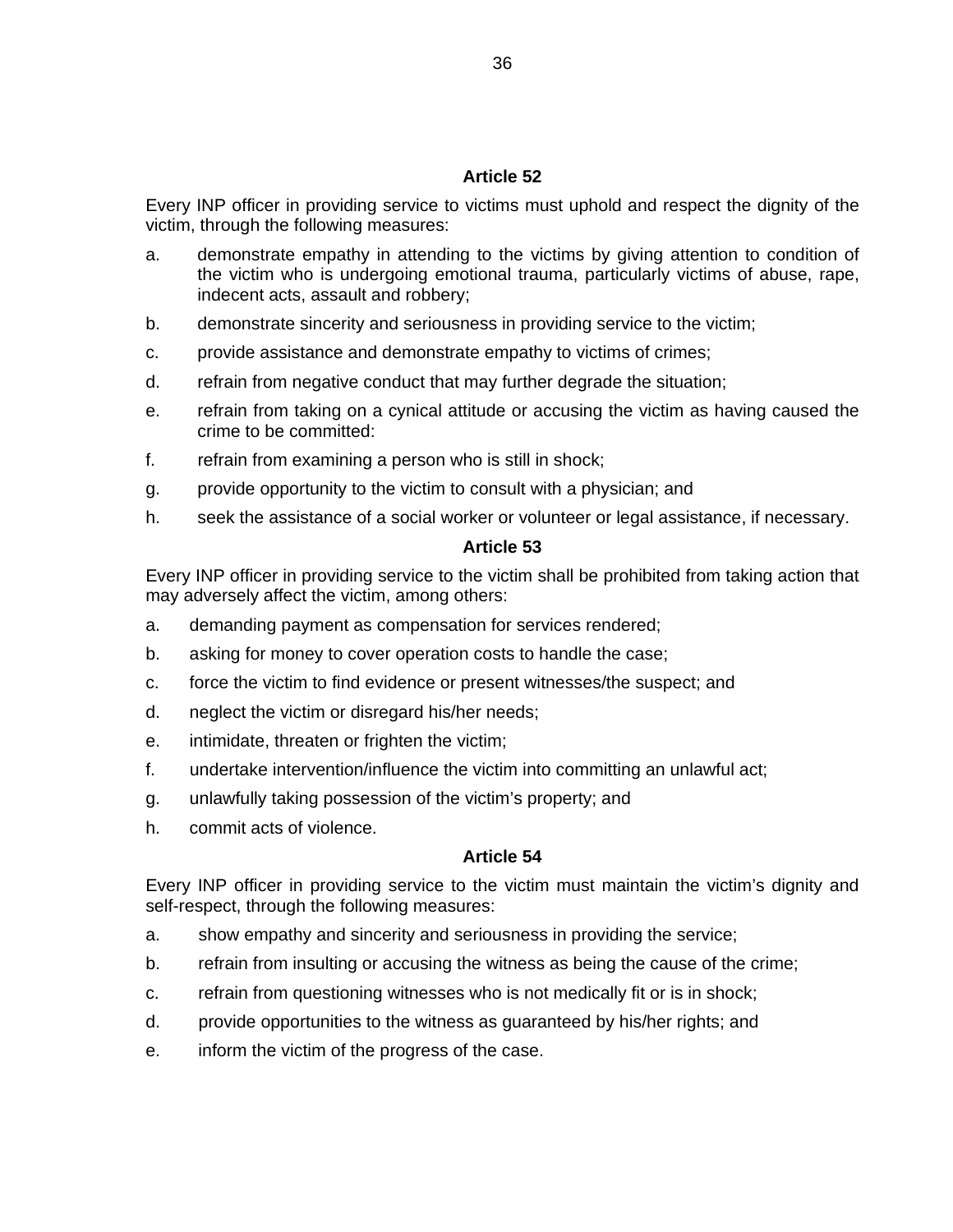Every INP officer in providing service to the witness shall not:

- a. demand payment as compensation for services rendered;
- b. ask for money to cover operation costs to handle the case;
- c. force the witness to find evidence or present the suspect;
- d. neglect the witness delay the scheduled questioning session;
- e. disregard the needs of the witness;
- f. intimidate, frighten or threaten the witness;
- g. undertake intervention/influence the victim into providing a particular statement during the examination;
- h. restrict the rights or freedom of the witness;
- i. unlawfully taking possession of the victim's property; and
- j. commit acts of violence.

#### **Part Three**

#### **Protection of Human Rights for INP Members**

#### **Article 56**

- (1) Every INP member must be free from any unjust treatment from their superiors.
- (2) Every INP member who disobeys any order from their superior which clearly violates the law has the right for legal immunity.
- (3) Every INP member has the right to request legal protection from their superiors for any duties ordered by INP officials.

- (1) Every INP official is obliged to be aware of the health conditions of their subordinates.
- (2) Every INP official is obliged to consider the capability of their subordinates with task been given to them.
- (3) Every INP official is prohibited to exploit their subordinates or order them to conduct acts for personal interest and outside of their authority.
- (4) Every INP official is obliged to provide protection of human rights for their subordinates, especially when conducting police duties.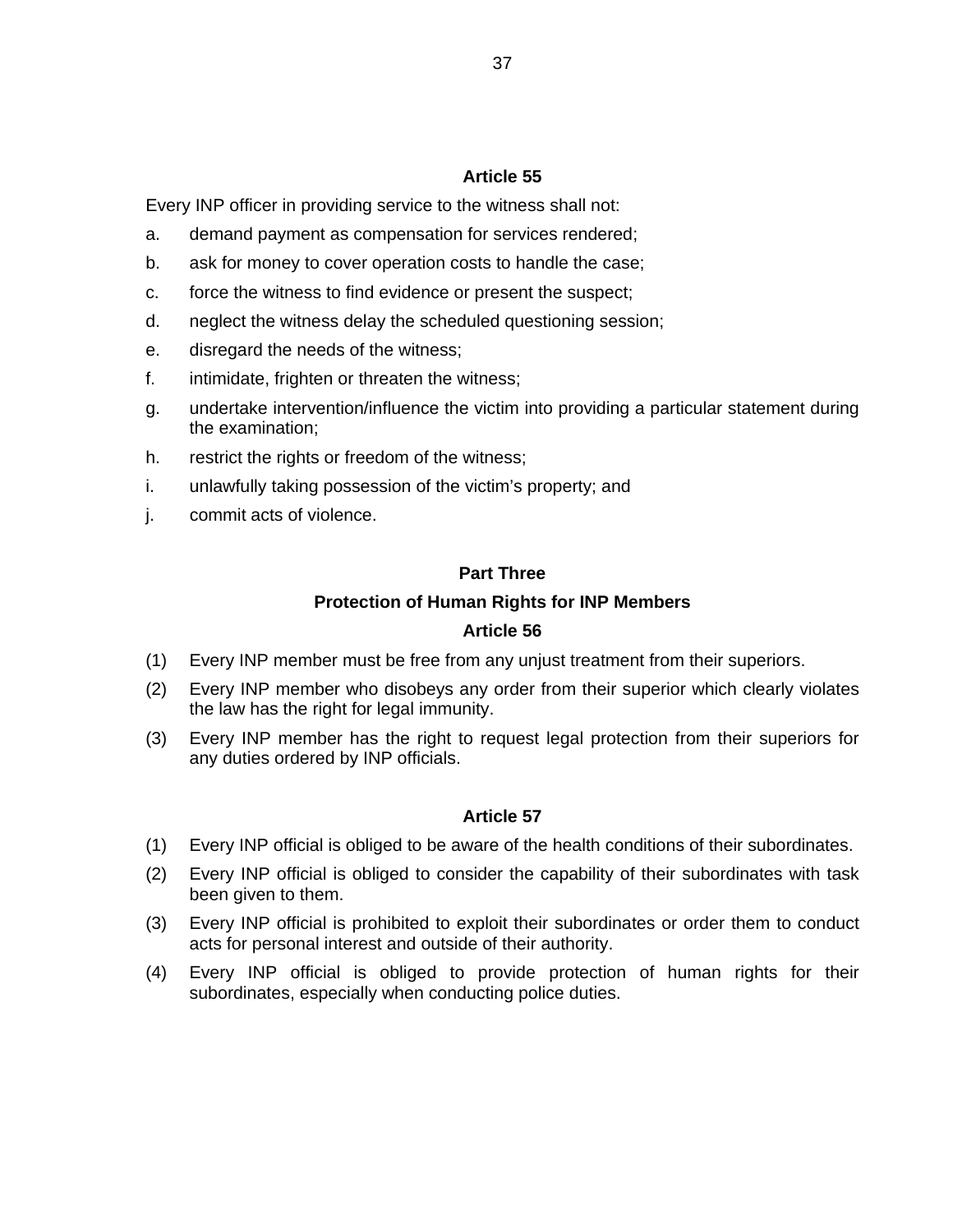- (5) Every INP official is obliged to provide sufficient work facilities for their subordinates, in order to avoid or reduce any possibility of any acts of human rights violation committed by their subordinates.
- (6) Every INP official is responsible for every consequence of their orders.
- (7) The responsibilities for any consequence of any duty mentioned in article (6) include criminal and administration responsibilities.

# **CHAPTER VII DEVELOPMENT AND SUPERVISION Part one**

# **Development**

#### **Article 58**

- (1) Every INP personnel must understand regulations on human rights.
- (2) Every INP personnel shall apply human rights principles in the performance of his duties.
- (3) Every INP personnel shall enhance their understanding and personal skill in applying human rights principles in the discharge of his duties.

- (1) Every INP official shall effect development and enhancement of understanding of human right within his unit of duty.
- (2) Every competent INP official shall allocate budget for the development of human rights awareness and understanding among his jurisdiction.
- (3) Every INP official shall evaluate the progress of the development of human rights awareness and the capacity to apply them within his jurisdiction.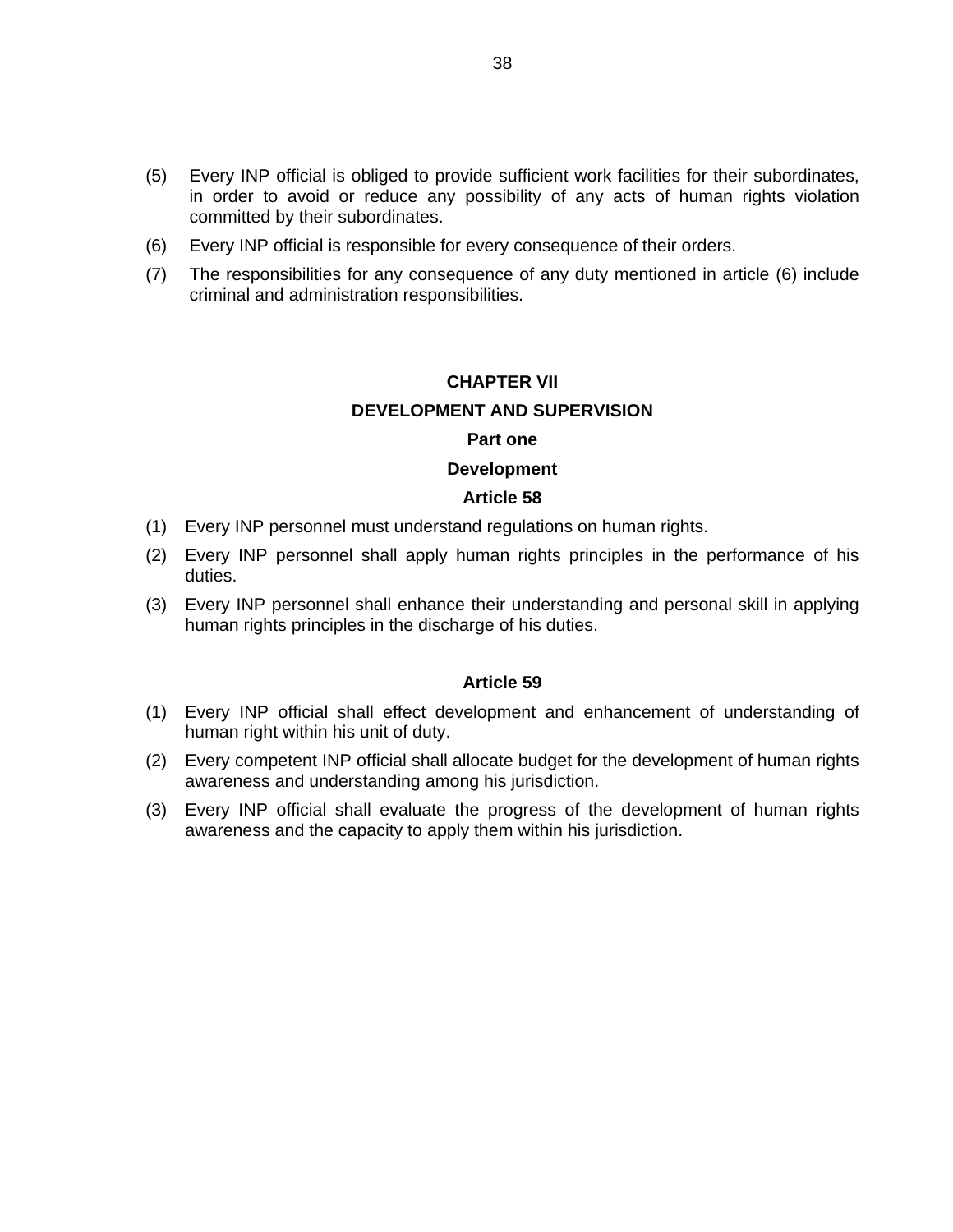# **Part Two Supervision Article 60**

- (1) Every INP official shall
	- a. undertake supervision on the implementation of human rights, particularly within his jurisdiction;
	- b. conduct an evaluation on his staff in applying human rights principles and provide recognition for those with exemplary performance;
	- c. effect corrective action to the conduct of his personnel which is not in line with the principles of human rights protection; and
	- d. apply punishment on INP personnel committing an action which contravenes the principles of human rights protection in the performance of his duties.
- (2) The punishment as referred to in paragraph (1) sub-paragraph d may be effected through disciplinary action, enforcement of police ethics and/or the criminal justice system.

#### **Article 61**

- (1) In order to increase the effectively of supervision of Human Rights implementation within the INP, various cooperation and coordination shall be engaged with the relevant agencies, academicians, and NGOs.
- (2) In the event of a criminal offense involving human rights committed by an INP personnel, an investigation shall be conducted in accordance with the law.

#### **CHAPTER VIII**

#### **CONCLUDING PROVISIONS**

#### **Article 62**

This Regulation of the Chief of the INP consists of broad outlines governing the implementation of human rights in general and should be supplemented with more specific implementing guidelines for each function within the INP jurisdictions.